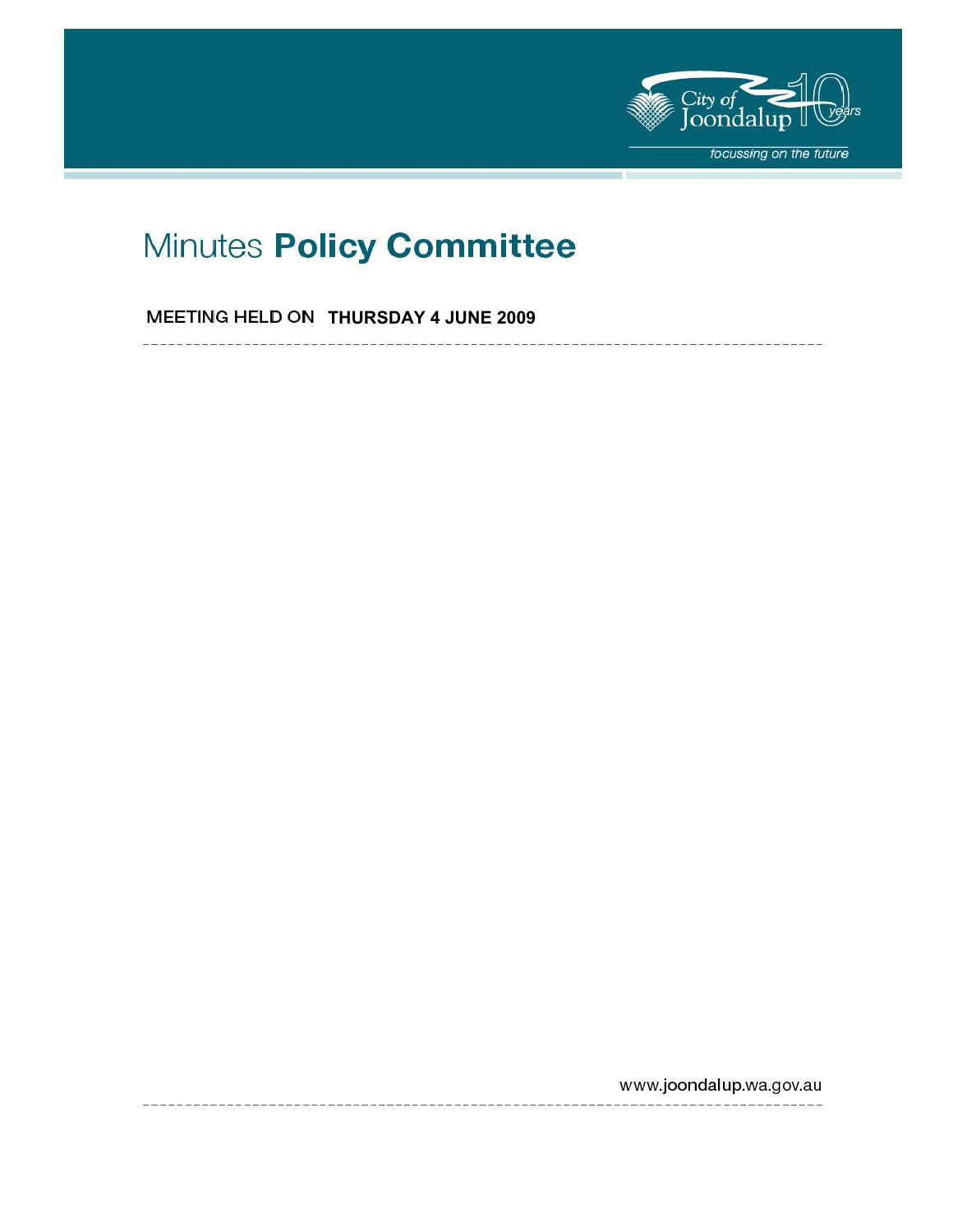# **TABLE OF CONTENTS**

| <b>Item No</b>    | <b>Title</b>                                                                        |    |  |  |  |  |
|-------------------|-------------------------------------------------------------------------------------|----|--|--|--|--|
|                   | Declaration of Opening                                                              |    |  |  |  |  |
|                   | Apologies/Leave of absence                                                          | 2  |  |  |  |  |
|                   | <b>Confirmation of Minutes</b>                                                      | 3  |  |  |  |  |
|                   | Announcements by the Presiding Person without discussion                            | 3  |  |  |  |  |
|                   | Declarations of Interest                                                            | 3  |  |  |  |  |
|                   | Identification of matters for which the meeting may sit behind<br>closed doors      |    |  |  |  |  |
|                   | Petitions and deputations                                                           | 3  |  |  |  |  |
|                   | Reports                                                                             | 3  |  |  |  |  |
| Item 1            | Policy 8.3 - Elected Members - General - Amendment                                  | 3  |  |  |  |  |
| Item <sub>2</sub> | Parking Schemes for Suburban Areas Outside of the<br>Joondalup City Centre - Policy | 7  |  |  |  |  |
| Item <sub>3</sub> | Policy - Notification of Approved Commercial<br>Draft<br>Development                | 12 |  |  |  |  |
| Item 4            | Draft Policy 3.7 - Signs Additional Information<br>for<br>Consideration             | 14 |  |  |  |  |
| Item <sub>5</sub> | Alfresco Activities Policy - Review                                                 | 20 |  |  |  |  |
|                   | Motions of which previous notice has been given                                     | 27 |  |  |  |  |
|                   | Requests for Reports for future consideration                                       | 27 |  |  |  |  |
|                   | Closure                                                                             | 27 |  |  |  |  |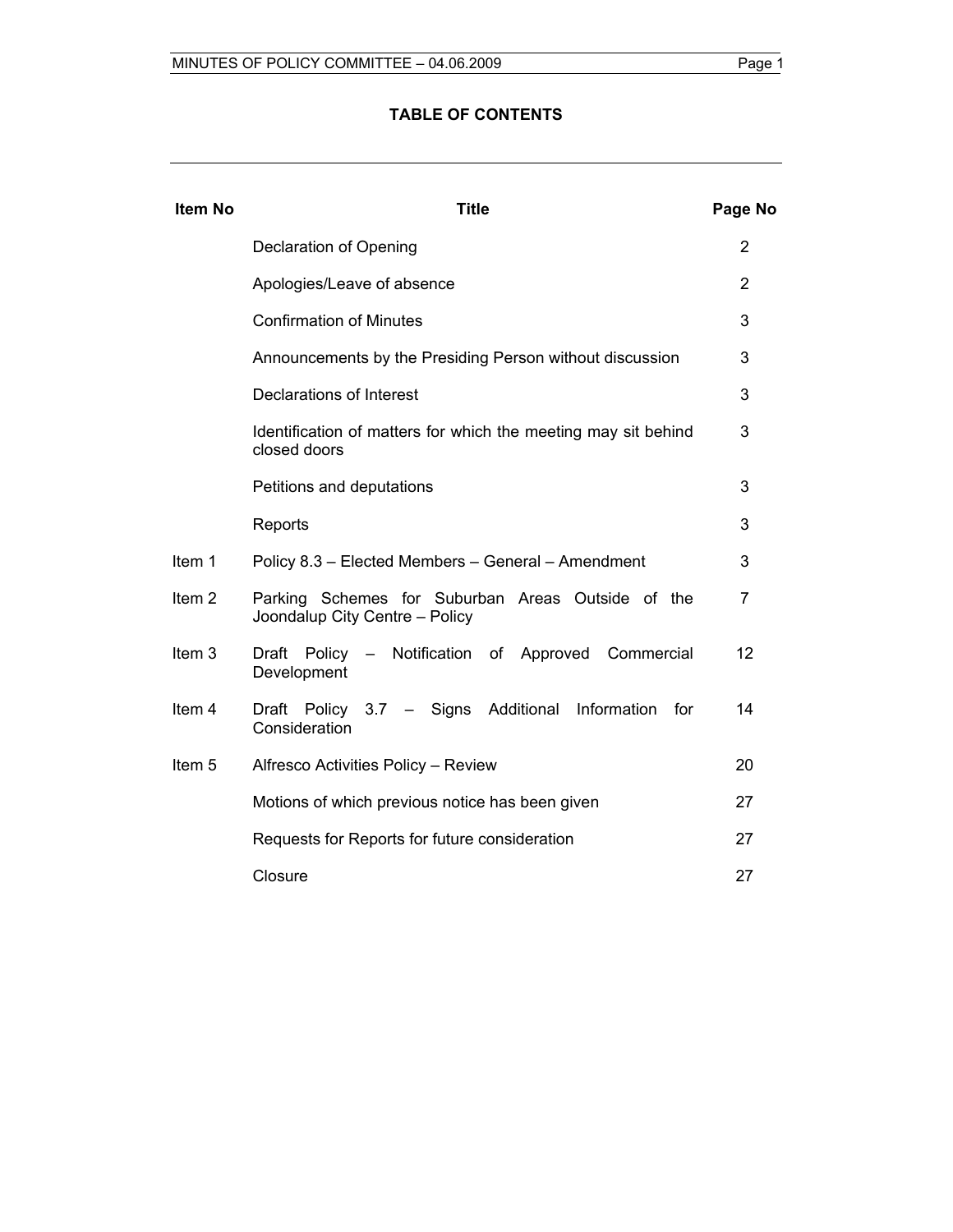# **CITY OF JOONDALUP**

#### **MINUTES OF THE POLICY COMMITTEE MEETING HELD IN CONFERENCE ROOM 2, JOONDALUP CIVIC CENTRE, BOAS AVENUE, JOONDALUP ON THURSDAY 4 JUNE 2009**

#### **ATTENDANCE**

#### **Committee Members:**

| Cr Kerry Hollywood        | <b>Presiding Person</b>        |
|---------------------------|--------------------------------|
| Cr Trona Young            | <b>Deputy Presiding Person</b> |
| <b>Mayor Troy Pickard</b> |                                |
| Cr Mike Norman            |                                |

#### **Officers:**

| Mr Garry Hunt       | <b>Chief Executive Officer</b>                                         |  |  |  |
|---------------------|------------------------------------------------------------------------|--|--|--|
| Mr Jamie Parry      | Director Governance and Strategy                                       |  |  |  |
| Mr Mike Tidy        | <b>Director Corporate Services</b>                                     |  |  |  |
| Ms Debbie Terelinck | Acting Director Planning and Community Development                     |  |  |  |
| Mr Graeme Catchpole | Acting Manager Planning Approvals and Environmental<br><b>Services</b> |  |  |  |
| Mrs Janet Foster    | Administrative Services Coordinator                                    |  |  |  |

#### **In Attendance:**

Cr Russ Fishwick *to 1922 hrs* 

#### **DECLARATION OF OPENING**

The Presiding Person declared the meeting open at 1825 hrs.

### **APOLOGIES/LEAVE OF ABSENCE**

Apologies: Cr Marie Macdonald Cr Fiona Diaz Cr Sue Hart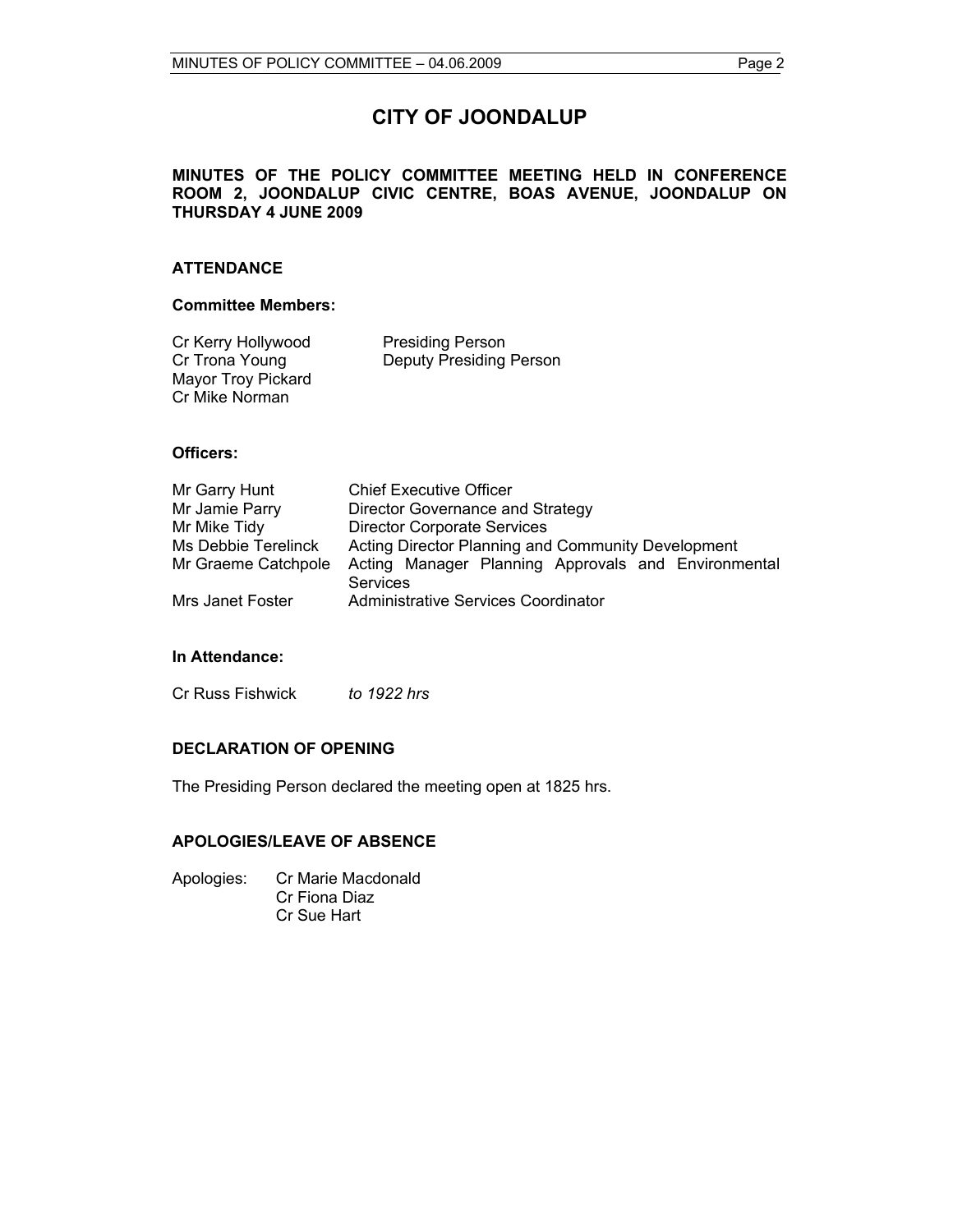#### **CONFIRMATION OF MINUTES**

#### MINUTES OF THE POLICY COMMITTEE HELD ON 4 MARCH 2009

**MOVED Mayor Pickard SECONDED Cr Norman that the minutes of the meeting of the Policy Committee held on 4 March 2009 be confirmed as a true and correct record.** 

#### **The Motion was Put and CARRIED (4/0) CARRIED (4/0)**

**In favour of the Motion:** Crs Hollywood, Norman and Young, Mayor Pickard

#### **ANNOUNCEMENTS BY THE PRESIDING PERSON WITHOUT DISCUSSION**

Nil

#### **DECLARATIONS OF INTEREST**

Nil

#### **IDENTIFICATION OF MATTERS FOR WHICH THE MEETING MAY SIT BEHIND CLOSED DOORS**

Nil

#### **PETITIONS AND DEPUTATIONS**

Nil

# **ITEM 1 POLICY 8.3 – ELECTED MEMBERS – GENERAL – AMENDMENT - [18058] [27122]**

**WARD:** All

**RESPONSIBLE** Mr Jamie Parry **DIRECTOR:** Governance and Strategy

#### **PURPOSE**

For the Council to give consideration to amending Policy 8.3 – Elected Members – General, in order to clarify the application of provisions relating to the timing of the City's advertising of the availability of Elected Members to meet with residents prior to an election, and the timing of meetings held.

#### **EXECUTIVE SUMMARY**

Policy 8.3 – Elected Members – General, provides, inter alia, that:

*"The City shall include in its annual budget the provision for advertisements to be placed in local newspapers up to six times each year, except that no advertising shall occur within six months of an election where the Elected Member has a direct*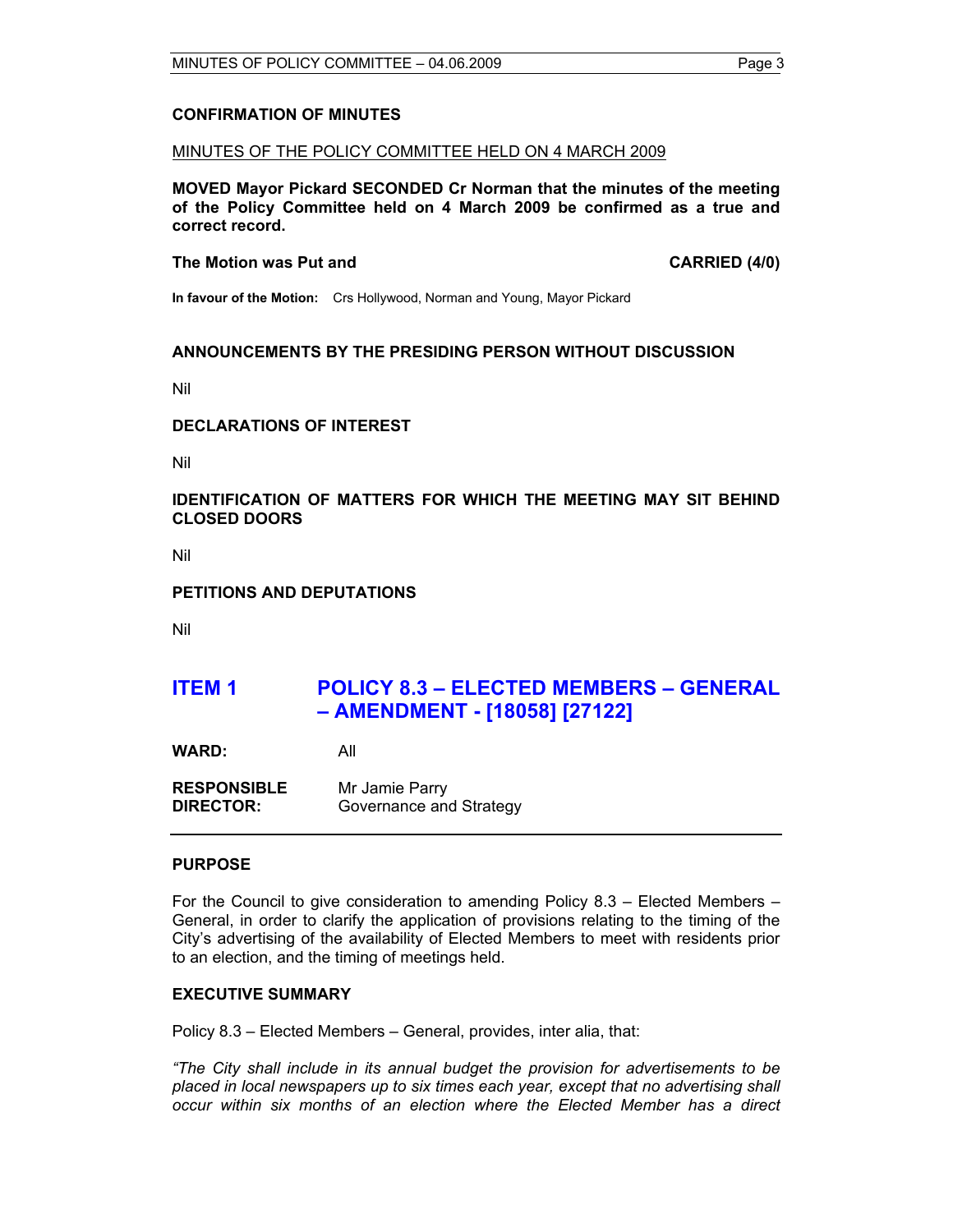*interest. The advertisements will detail the availability of Elected Members to meet with residents to discuss matters of community concern."* 

Clarification has been sought as to the implications of an advertisement being placed outside of the six month time limit, in accordance with the policy provision, however, the Elected Member meeting with residents occurring within the six month period prior to the election. Whilst the policy intent would tend to indicate that both actions should not occur within the six month period prior to an election, it is considered that the policy should be amended to clarify the matter.

### **BACKGROUND**

An Elected Member has sought clarification with regard the six month period prior to the election and whether the meeting is to be held outside of this period.

#### **DETAILS**

Policy 8.3 – Elected Members – General, includes a section related to Elected Member Availability which provides that Elected Members may request that advertisements are placed in local newspapers up to six times each year, except that no advertising shall occur within six months of an election where the Elected Member has a direct interest. The advertisements will detail the availability of Elected Members to meet with residents to discuss matters of community concern.

Where the Elected Member wishes to meet with residents within a City of Joondalup facility, the Elected Member is to contact the CEO, who will make the necessary arrangements.

Where the Elected Member wishes to use a non City of Joondalup facility, the Elected Member is to make all the necessary arrangements and meet any associated costs. These costs may be claimed in accordance with Policy 8.2.

The policy intent would tend to indicate that both actions (advertising and the meeting) should not occur within the six month period prior to an election, however, the policy is not specific in relation to restrictions placed on the timing of meetings.

It is therefore suggested that the following paragraph from the section titled "Elected Members Availability" within Policy 8.3 – Elected Members – General, be amended to read as follows:

*"The City shall include in its annual budget the provision for these advertisements to be placed in local newspapers up to six times each year. However, no advertisements shall be placed nor any related meetings shall occur between residents/electors and elected members (where that elected member has a direct interest) which are at the cost of the City, within six (6) months of an election."* 

#### **Link to Strategic Plan:**

*Key Focus Area 1:* Leadership and Governance *Objective 1.3:* To Lead and Manage the City Effectively

#### **Legislation – Statutory Provisions:**

Local Government (Rules of Conduct) Regulations 2007.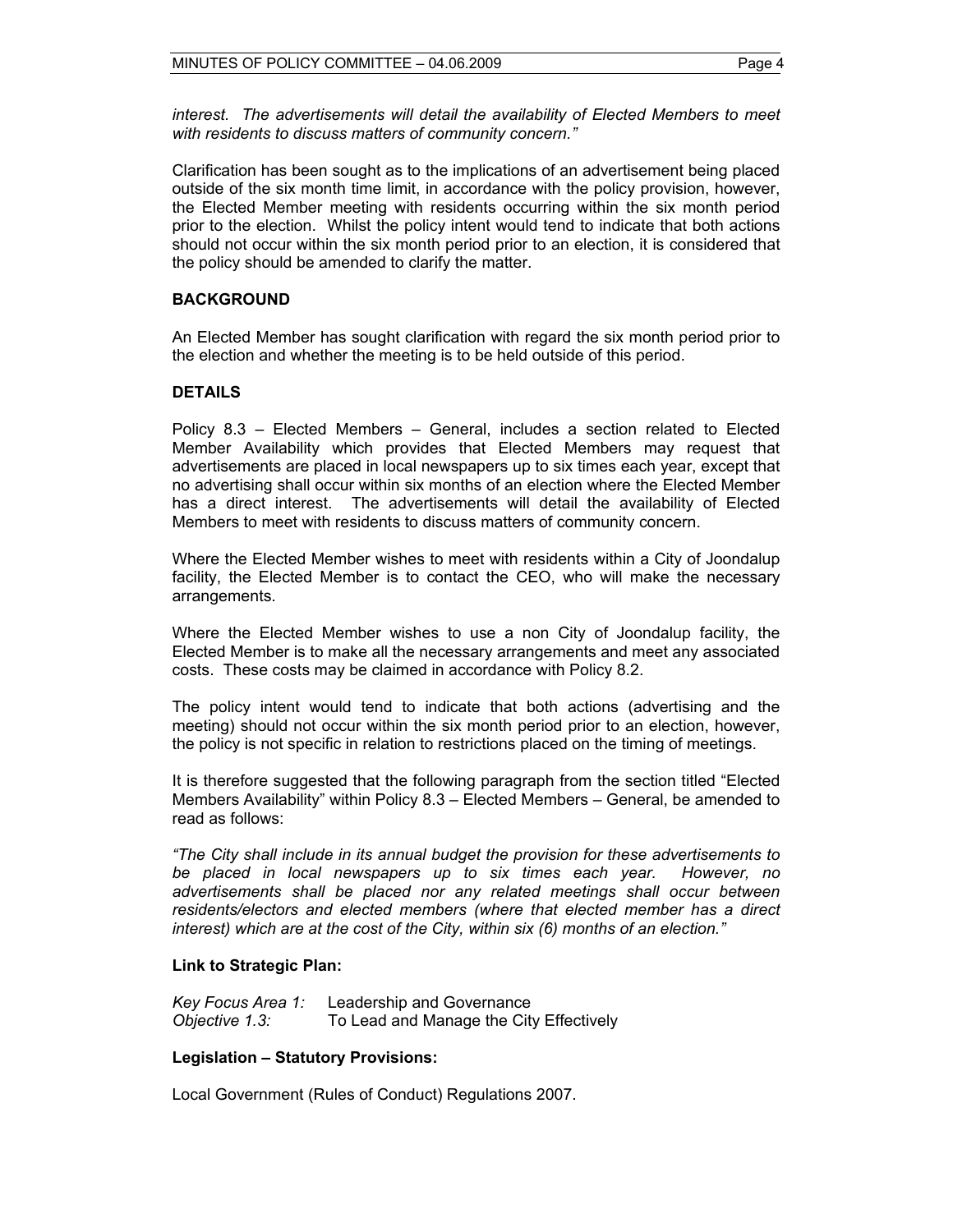#### **Risk Management considerations:**

The Council and Elected Members may be at risk of there being a perception that Elected Members due for election are supported by the policy and to some extent the administration, should the policy intent not be clarified.

Policy 4.1 – Code of Conduct and the Rules of Conduct also deal with the improper use by an Elected Member of his or her position. The *Local Government (Rules of Conduct) Regulations 2007* provide that a member or employee must not make improper use of his or her office or position to gain directly or indirectly an advantage for him or her, or for any other person.

#### **Financial/Budget Implications:**

Not Applicable.

#### **Policy Implications:**

Amendment to Policy 8.3 – Elected Members – General, to clarify the intent of policy provisions.

#### **Regional Significance:**

Not Applicable.

#### **Sustainability Implications:**

Not Applicable.

#### **Consultation:**

Not Applicable.

#### **COMMENT**

It is proposed that Policy 8.3 – Elected Members – General be amended to ensure there can be no confusion related to the timing of meetings, and that the intent of the policy, being that meetings are not to be held within the six month period prior to an election, is clarified.

#### **ATTACHMENTS**

Attachment 1 Policy 8.3 – Elected Members – General

#### **VOTING REQUIREMENTS**

Simple Majority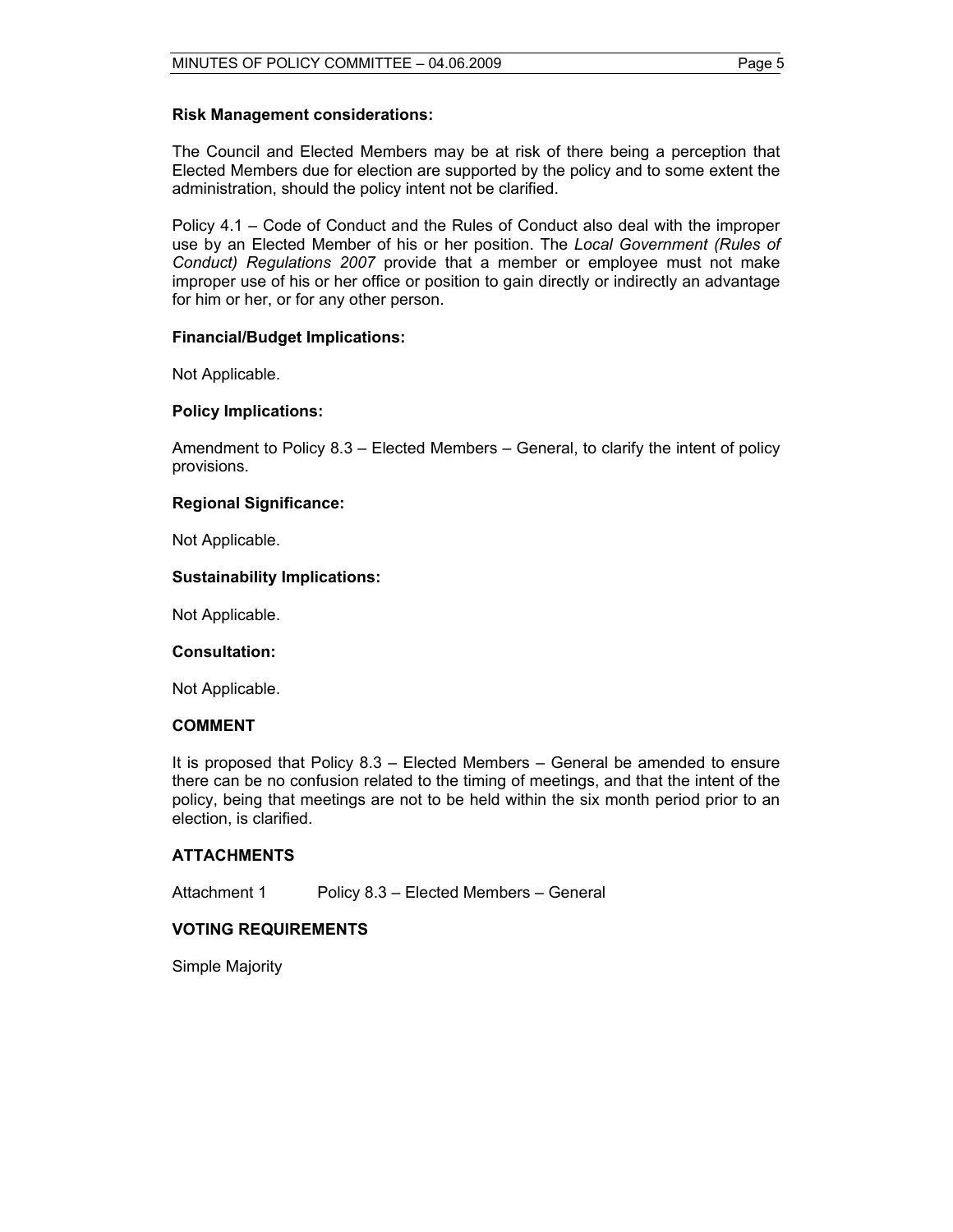**MOVED Cr Norman SECONDED Cr Hollywood that the Policy Committee RECOMMENDS that Council AMENDS Policy 8.3 – Elected Members – General, Elected Members Availability, in the manner prescribed in Attachment 1 to this Report, to read as follows:** 

#### *"Elected Members Availability*

*Elected Members may request that advertisements are placed in local newspapers indicating their availability to meet with electors/residents to discuss issues of concern.* 

*The advertisements will detail the availability of Elected Members to meet with residents to discuss matters of community concern.* 

*Where the Elected Member wishes to meet with residents within a City of Joondalup facility, the Elected Member is to contact the CEO, who will make the necessary arrangements.* 

*Where the Elected Member wishes to use a non City of Joondalup facility, the Elected Member is to make all the necessary arrangements and meet any associated costs. These costs may be claimed in accordance with Policy 8-2.* 

*The City shall include in its annual budget the provision for these advertisements to be placed in local newspapers up to six times each year. However, no advertisements shall be placed nor any related meetings shall occur between residents/electors and elected members (where that elected member has a direct interest) which are at the cost of the City, within six (6) months of an election."* 

Discussion ensued.

**AMENDMENT MOVED Mayor Pickard SECONDED Cr Norman that the words "***within six (6) months of an election"* **be amended to read** *"within three (3) months of an election day".* 

#### **The Amendment was Put and CARRIED (4/0) CARRIED (4/0)**

**In favour of the Amendment:** Crs Hollywood, Norman and Young, Mayor Pickard

#### **The Original Motion, as amended, being:**

**That the Policy Committee RECOMMENDS that Council AMENDS Policy 8.3 – Elected Members – General, Elected Members Availability, in the manner prescribed in Attachment 1 to this Report, to read as follows:** 

*"Elected Members Availability* 

*Elected Members may request that advertisements are placed in local newspapers indicating their availability to meet with electors/residents to discuss issues of concern.* 

*The advertisements will detail the availability of Elected Members to meet with residents to discuss matters of community concern.*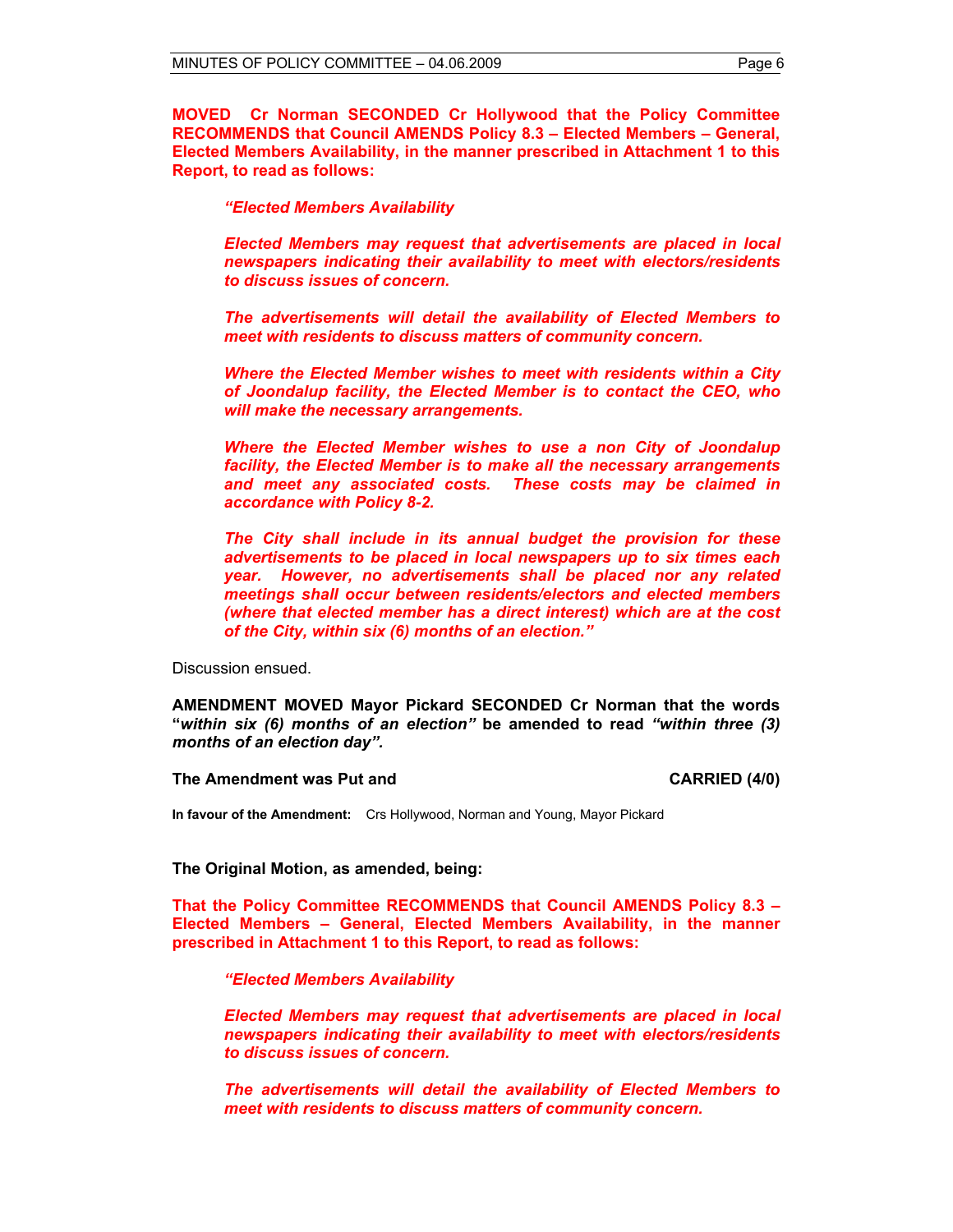*Where the Elected Member wishes to meet with residents within a City of Joondalup facility, the Elected Member is to contact the CEO, who will make the necessary arrangements.* 

*Where the Elected Member wishes to use a non City of Joondalup facility, the Elected Member is to make all the necessary arrangements and meet any associated costs. These costs may be claimed in accordance with Policy 8-2.* 

*The City shall include in its annual budget the provision for these advertisements to be placed in local newspapers up to six times each year. However, no advertisements shall be placed nor any related meetings shall occur between residents/electors and elected members (where that elected member has a direct interest) which are at the cost of the City, within three (3) months of an election day."* 

**Was Put and CARRIED (4/0) CARRIED (4/0)** 

**In favour of the Motion:** Crs Hollywood, Norman and Young, Mayor Pickard

# **ITEM 2 PARKING SCHEMES FOR SUBURBAN AREAS OUTSIDE OF THE JOONDALUP CITY CENTRE – POLICY - [05787] [57618]**

**WARD:** All

**RESPONSIBLE** Mr Mike Tidy **DIRECTOR:** Corporate Services

#### **PURPOSE/EXECUTIVE SUMMARY**

To provide the Policy Committee with a Draft City Policy for its consideration relating to the introduction of Parking Schemes in suburban areas outside of the Joondalup City Centre.

The report identifies ways in which parking regimes may assist in preserving the amenity of a particular neighbourhood or location by utilising a combination of parking restriction types. Criteria for determining the particular combination of restrictions required is also provided.

*It is recommended that the Policy Committee recommends that Council AGREES:* 

- *1 to release the Draft Policy "Parking Schemes for Suburban Areas Outside of the Joondalup City Centre" in the format presented in Attachment 1 to this Report to the public for a consultation period of 3 weeks;*
- *2 that should no significant public submissions be received during the consultation period, the Draft Policy, in the format presented in Attachment 1 to this Report, be presented to Council at its July 2009 meeting for approval.*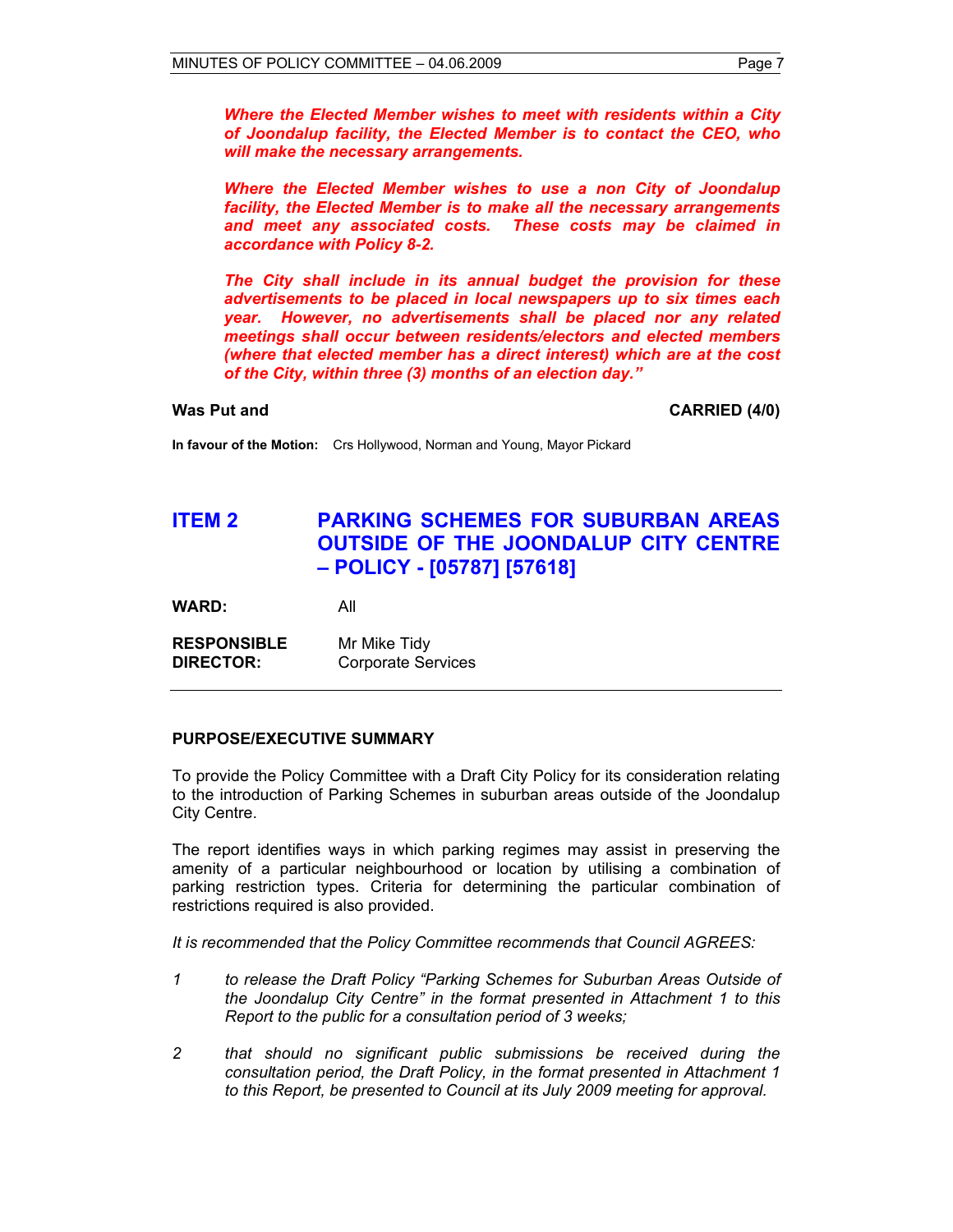#### **BACKGROUND**

There are a number of parking prohibition schemes in place around the City which are designed to preserve the amenity of local residents. These schemes have generally been introduced in response to demand without utilising a consistent methodology in their development. As such, the introduction of Parking Schemes continues to apply in an ad-hoc manner.

A current Scheme involving permits applies in the vicinity of Warwick train station and additionally there are restrictions associated with Greenwood train station/St Stephens School, and Whitfords train station (with the latter currently preventing residents from parking on the carriageway in front of their own property during the restriction periods).

All day commuter parking by those seeking to access the local train stations is the main driver for the introduction of the above schemes.

#### **DETAILS**

The major factors influencing suburban parking are proximity to train/bus stations or interchanges, venues which host major events and popular or heavily visited locations. As local neighbourhoods come under increased pressure from parking and the accompanying hazardous traffic issues (such as blocked driveways, corner parking and significant carriageway congestion), it has become evident that a consistent approach to the application of parking resolutions is required.

In response to this need, the Draft Policy provided at Attachment 1 has been developed to provide a basis from which decisions can be made in relation to suburban parking issues. The Policy is consistent, clear and articulates the necessary requirements needed for a suburban Parking Scheme to be considered by the City.

The Draft Policy also contains several parking restriction options that may be used either individually or as a combination within a Parking Scheme. The options are as follows:

#### 1 Time Limited Parking

One of the simplest parking prohibitions to implement this option has particular application in deterring long stay and all day car parking. It is usually applied in areas of heavy use which is linked to specific times of the day. A four hour time limit is the most common currently applied but a lesser time could be applied if the circumstances warranted.

Prohibitions of this nature prevent all day parking, for example, by commuters around train stations who cannot return during the day to move their vehicle. At the same time it allows plenty of latitude for short term parking by visitors to the area.

While simple to implement (as only signage is required), enforcement processes can be fairly labour intensive as it requires two visits to determine if a time limit has been breached.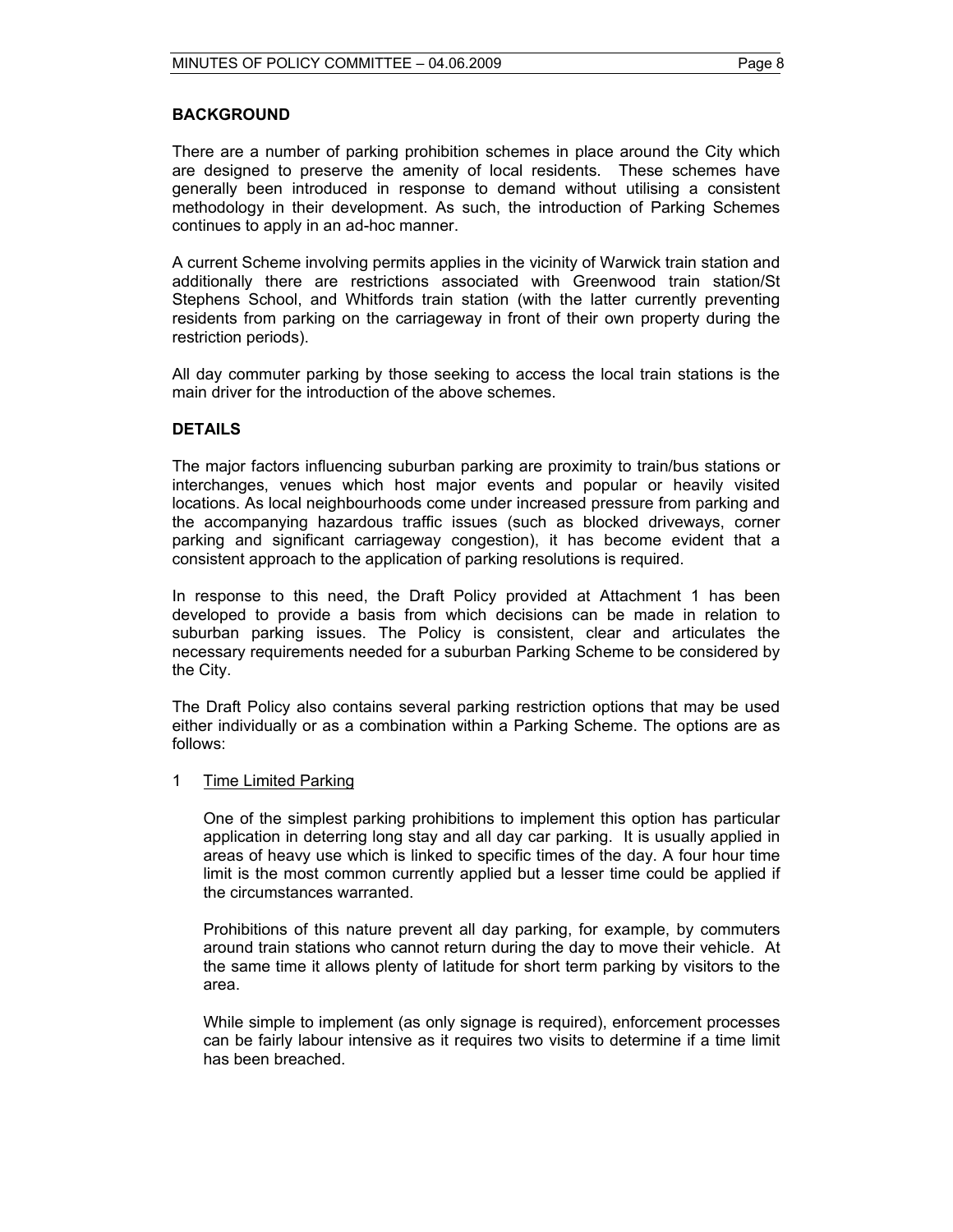#### 2 Limited Parking Prohibition

This option involves the application of parking prohibitions at certain times. For example, prohibiting parking on a carriageway before 9am but allowing parking in the location at any other time. Again, this has particular application in deterring long stay and all day car parking in areas where heavy use is linked to specific times of the day.

The effect of this approach is that motorists are prohibited from parking in specific locations during morning commuter periods, when demand is the greatest. The prohibition period would also apply to local residents; however they would be able to park in the location outside of prohibition times, (after 9.00 am for example).

This approach is easier to enforce than time limited parking as only one visit is required per day to identify offenders. There may be short term issues, however, when train commuters want to park during school holidays or special events (e.g. Perth Royal Show) which generate parking demand outside of the restricted period.

#### 3 Area Wide Prohibitions

A third option is area wide prohibitions. These prohibitions generally prevent parking on specific carriageways, (and may include City controlled verges), for an extended period of the day. The prohibition period could for example apply between 9.00am and 4.00pm with the aim to limit parking in locations where issues are prevalent during business hours. Area wide prohibitions have a more blanket approach than limited parking prohibitions and time limited parking because they apply over an extended period of the day. In addition, not only are all day parkers prevented from parking, but also late start commuters, special event commuters, casual commuters and other short stay parkers who may want to park in the location at different times of the day.

Applying an area wide prohibition to local residents and their visitors can have serious impacts on their amenity. It is therefore necessary that a permit scheme be simultaneously introduced to ensure that residents and their visitors are identifiable and therefore exempt from the prohibitions. The use of permits facilitates enforcement only requiring a single visit to identify offenders but there is an overhead in managing the permit system.

A Parking Scheme may apply one or more of these options to ensure that the most appropriate response is applied to a particular circumstance. Specific drivers will inform the recommended approach proposed by the City, which have been identified in the options above.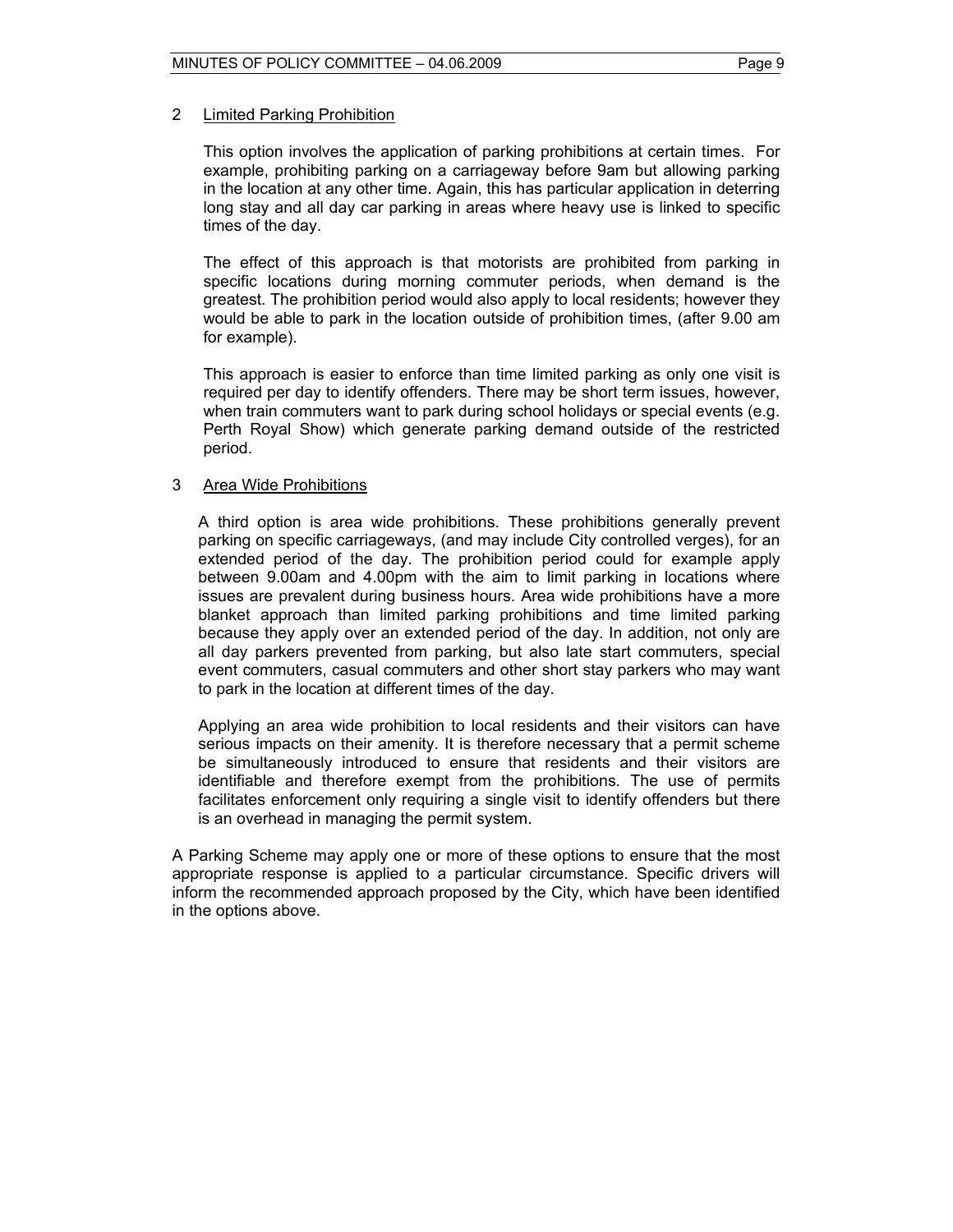#### **Issues and options considered:**

#### Option 1: Do Nothing

By choosing not to adopt a City Policy, Parking Schemes in suburban areas outside of the Joondalup City Centre will continue to be applied in an ad-hoc manner. This may lead to opposition from within the community regarding the City's inconsistent approach to applying suburban parking restrictions.

#### Option 2: Adopt the City Policy in the format provided at Attachment 1

Notwithstanding the fair and equitable basis from which the Policy has been drafted, it is not recommended that this option be pursued without prior community consultation. Many factors have been taken into consideration in the Policy's development; gained from past experiences in introducing Residential Parking Schemes throughout the City, though, lack of consultation with regard to parking matters has been an ongoing issue for the community.

#### Option 3: Release the City Policy in the format provided at Attachment 1 to the public for a community consultation period of 3 weeks

This option is recommended given previous community concerns with a lack of consultation undertaken by the City in relation to parking matters. Opportunities for residents to comment on the Policy should alleviate these concerns.

It should be noted that delaying Council's adoption of the Policy will affect outstanding parking scheme issues at Warwick train station and Whitfords train station, which will remain unresolved as a consultation process is undertaken. It is felt, however, that the delay to allow consultation is warranted.

To reduce any further delays, it is recommended that if this option is pursued, the Draft Policy presented at Attachment 1 should immediately progress to Council following the end of the consultation period if no significant submissions have been received by the City. Should residents submit comments to amend the Policy, the outcomes of the consultation process will be presented back to the Policy Committee for its consideration.

#### **Link to Strategic Plan:**

- 1.3 To lead and manage the City effectively
- 1.3.1 The City develops and implements comprehensive and clear policies which are reviewed regularly.

#### **Legislation – Statutory Provisions:**

*Parking Local Laws 1999.* 

#### **Risk Management considerations:**

Delaying the opportunity for Council to adopt the Policy because of a consultation process, may have implications on outstanding parking issues within suburban areas. Though alternatively, failing to consult on the Draft Policy may incite opposition from residents who will ultimately be affected by potential Parking Schemes in the future.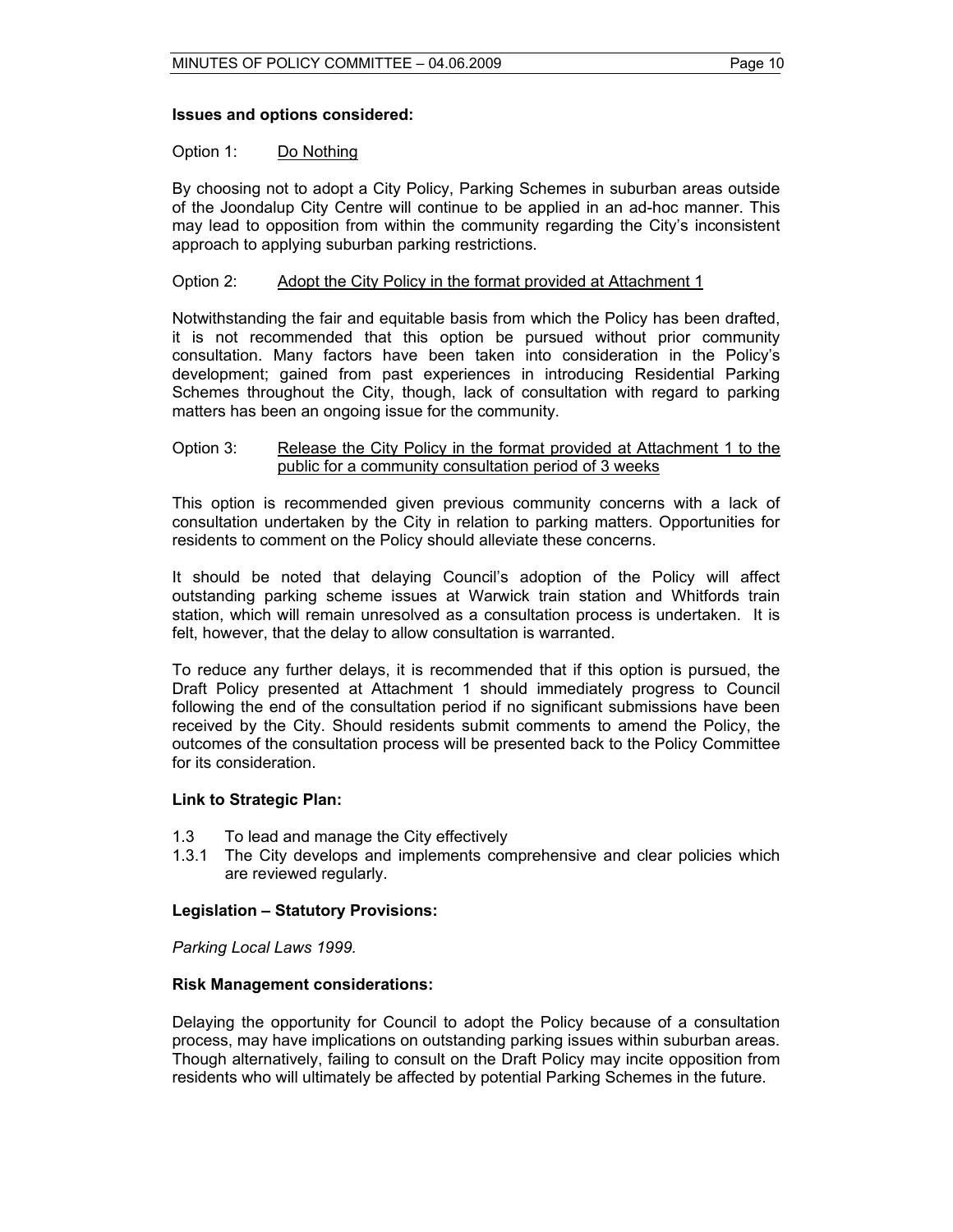#### **Financial/Budget Implications:**

There are no financial or budget implications for considering the proposed policy. Though, there will be operational financial and budget implications for Parking Schemes that are implemented as a result of the policy.

#### **Policy Implications:**

No policy currently exists in relation to managing parking issues outside of the Joondalup City Centre.

#### **Regional Significance:**

Not Applicable.

#### **Sustainability Implications:**

Not Applicable.

#### **Consultation:**

No community consultation has been carried out in the development of this Policy, however, it is recommended that the Draft be released to the community for feedback. This would seem an appropriate action given the City's previous experiences regarding the introduction of Parking Schemes.

It is suggested that consultation on the Policy be limited to an advertisement in a local newspaper, posters in the City's Administration Centres, Libraries and Leisure Centres and an advertisement on the City's website. The consultation period should not exceed 3 weeks as it is believed that such a period will allow sufficient time for comments to be received and for the Policy to be referred to the July 2009 Council meeting should no significant submissions be made.

#### **COMMENT**

It is the City's position that a Policy should be introduced to prevent Parking Schemes, outside of the Joondalup City Centre, from being introduced in an ad-hoc manner.

#### **ATTACHMENTS**

Attachment 1 Draft Policy - Parking Schemes For Suburban Areas Of Joondalup

#### **VOTING REQUIREMENTS**

Simple Majority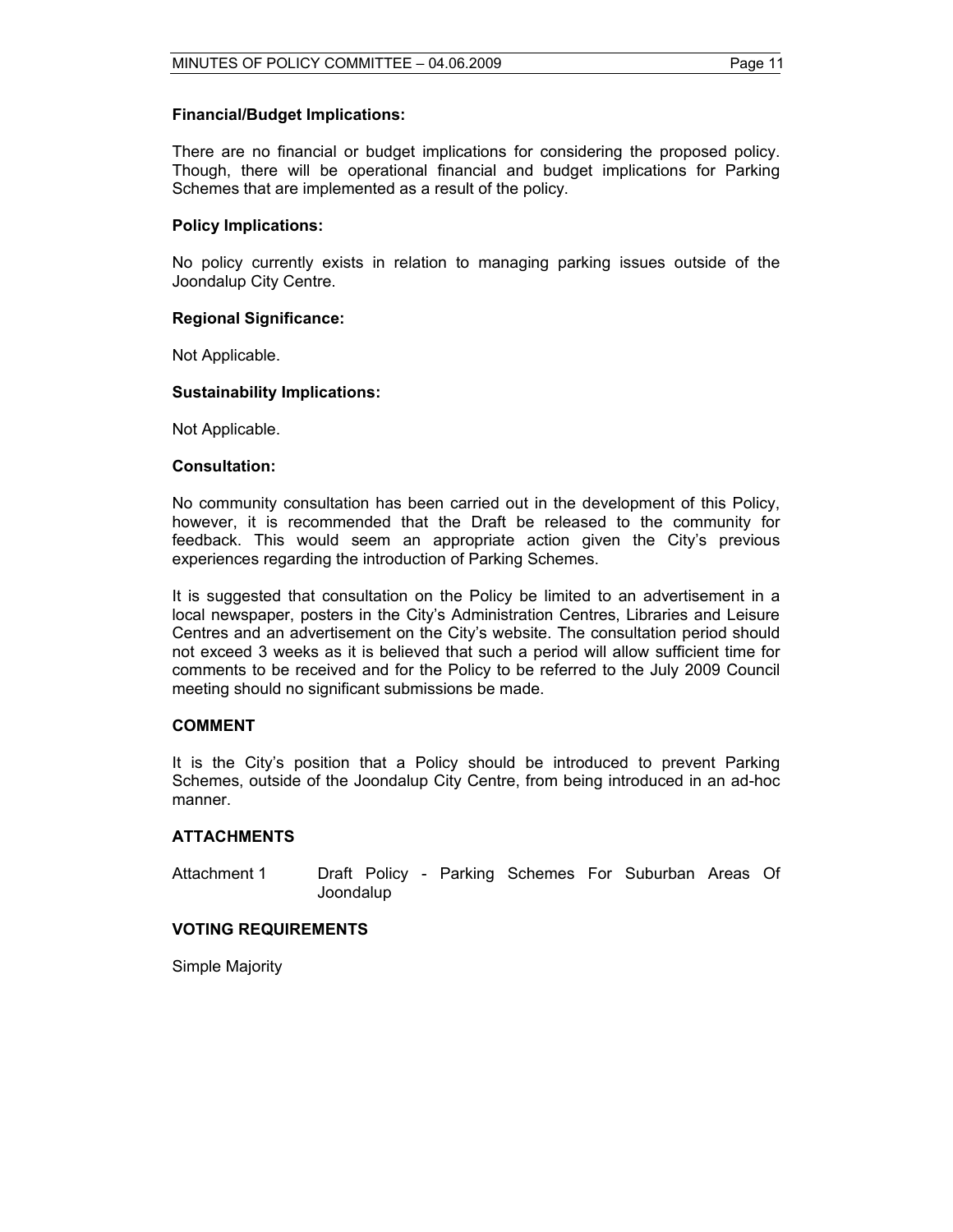**MOVED Cr Young SECONDED Cr Norman that the Policy Committee recommends that Council AGREES:** 

- **1 to release the Draft Policy "Parking Schemes for Suburban Areas Outside of the Joondalup City Centre" in the format presented in Attachment 1 to this Report to the public for a consultation period of three (3) weeks;**
- **2 that should no significant public submissions be received during the consultation period, the Draft Policy, in the format presented in Attachment 1 to this Report, be presented to Council at its July 2009 meeting for approval.**

Discussion ensued.

#### **The Motion was Put and CARRIED (4/0) CARRIED (4/0)**

**In favour of the Motion:** Crs Hollywood, Norman and Young, Mayor Pickard

# **ITEM 3 DRAFT POLICY - NOTIFICATION OF APPROVED COMMERCIAL DEVELOPMENT - [12950] [06094]**

**WARD:** All

**RESPONSIBLE** Mr Clayton Higham **DIRECTOR:** Planning and Community Development

#### **PURPOSE**

The purpose of this report is for the Policy Committee to consider a draft Local Planning Policy - Notification of Approved Commercial Development.

#### **EXECUTIVE SUMMARY/BACKGROUND**

The Policy Committee, at its meeting held on 4 March 2009, were presented with a range of options to guide the development of the requested policy. Subsequently, Council at its March 2009 meeting (CJ051-03/09 refers) resolved as follows:

*"REQUESTS the preparation of a Policy that will ensure owners of residential zoned land that adjoins land zoned Business, Commercial, Service Industrial or Mixed Use, are notified of planning approvals granted on that land".* 

The policy has now been prepared for consideration.

#### **DETAILS**

Currently, adjoining owners are not notified of development on adjoining commercial lots where the development complies with standards, or has minor variations that are unlikely to affect adjoining owners.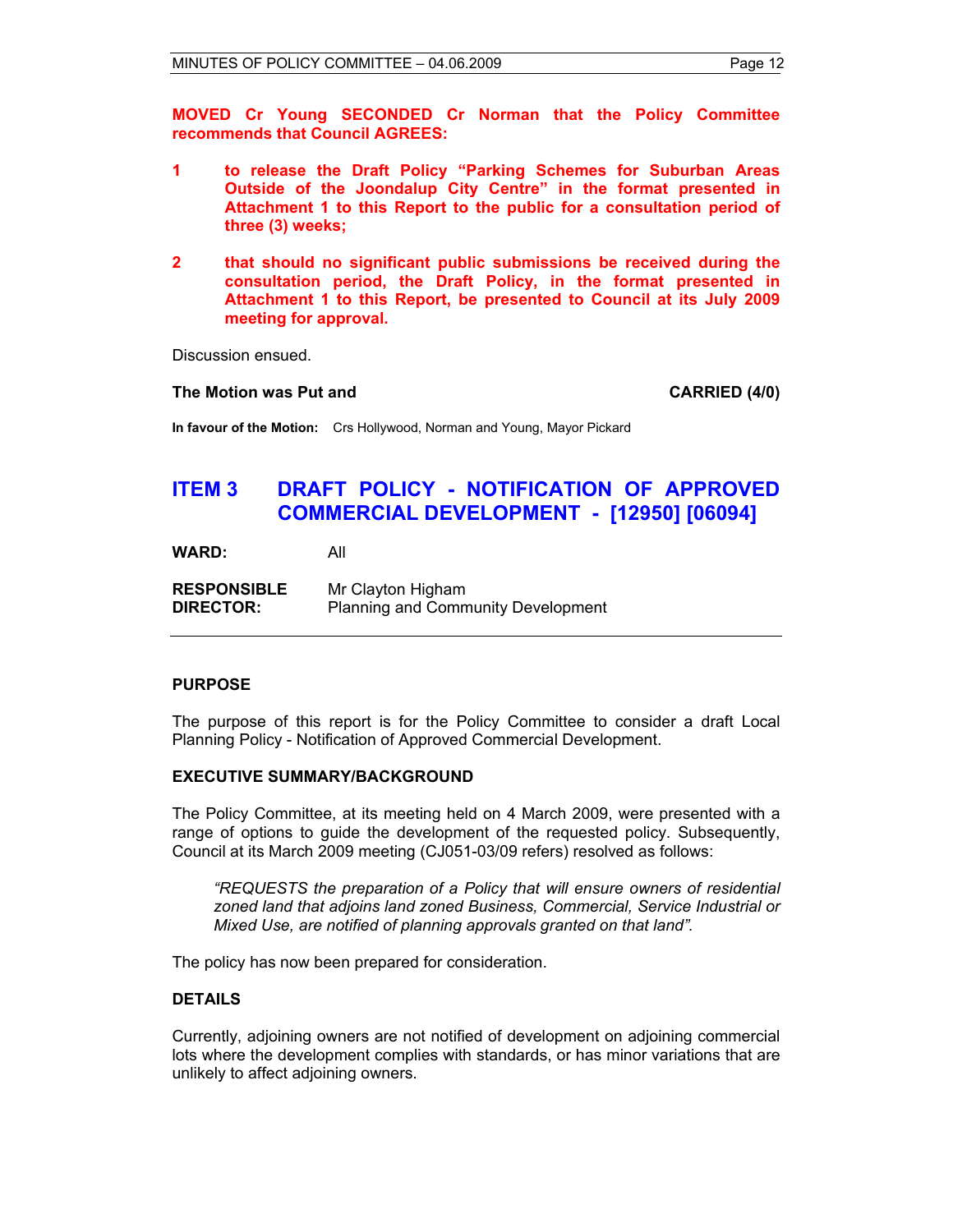The draft policy (Attachment 1 refers) will ensure that residential land owners would be notified of any approved commercial development, or when advertising has not otherwise been undertaken.

#### **Issues and options considered:**

In regard to the draft policy, Council can:

- Advertise the draft Policy for public comment,
- Not support the advertising of Policy for public comment,
- Advertise the draft Policy for public comment with modifications.

#### **Link to Strategic Plan:**

1.1 Objective: To ensure that the processes of local governance are carried out in a manner that is ethical, transparent and accountable.

#### **Legislation – Statutory Provisions:**

Clause 8.11 of the City of Joondalup's District Planning Scheme No 2 enables Council to prepare, amend and add to local planning policies that relate to any planning and development matter within the Scheme area.

#### **Risk Management considerations:**

Not Applicable.

#### **Financial/Budget Implications:**

Not Applicable.

#### **Policy Implications:**

A new Policy is proposed.

#### **Regional Significance:**

Not Applicable.

#### **Sustainability Implications:**

Not Applicable.

#### **Consultation:**

In the event that Council adopts the draft policy for advertising, a period of 21 days is required. Upon completion of advertising, Council is required to consider all submissions and proceed to adopt, modify or refuse the policy. There is no requirement under DPS2 for local planning policies to be forwarded to the Western Australian Planning Commission (WAPC) for approval, however a copy of the policy may be forwarded to if its provisions affect the interests the WAPC.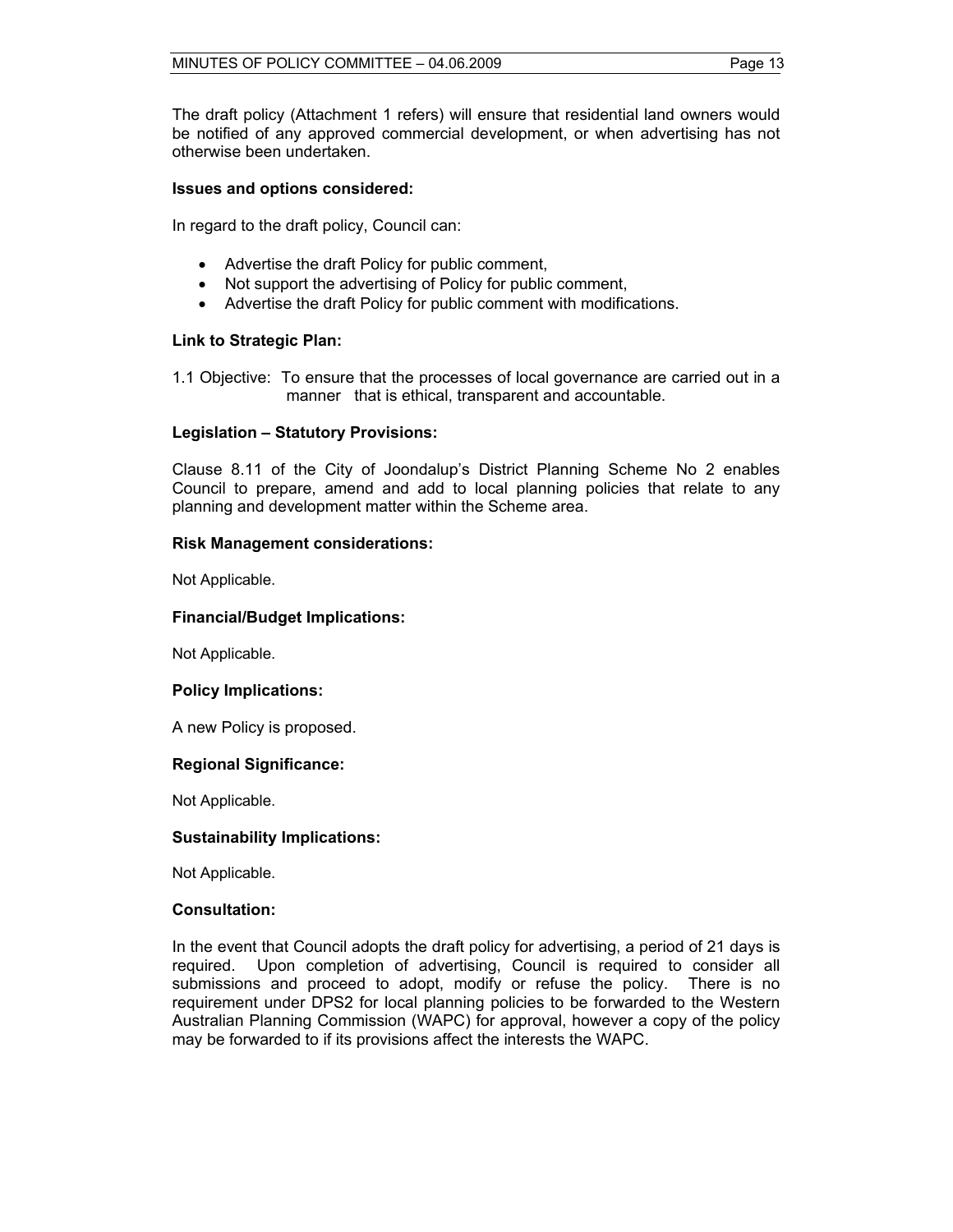#### **COMMENT**

The draft policy has been developed to identify when notification will take place and the extent of notification. It is proposed that Residential zoned properties abutting, or within 30 metres of the Business, Commercial, Service Industrial or Mixed Use zoned sites where development has been approved, would be notified of that approval.

#### **ATTACHMENTS**

Attachment 1 Draft Policy

#### **VOTING REQUIREMENTS**

Simple Majority

**MOVED Cr Hollywood SECONDED Mayor Pickard that the Policy Committee RECOMMENDS that Council, in accordance with Clause 8.11 of the City of Joondalup's District Planning Scheme No 2, ADVERTISES the draft City Policy – Notification of Approved Commercial Development, as shown in Attachment 1 to this Report, for public comment for a period of twenty-one (21) days.** 

Discussion ensued.

#### **The Motion was Put and CARRIED (4/0) CARRIED (4/0)**

**In favour of the Motion:** Crs Hollywood, Norman and Young, Mayor Pickard

# **ITEM 4 DRAFT POLICY 3-7 SIGNS ADDITIONAL INFORMATION FOR CONSIDERATION [01907]**

**WARD:** All

**RESPONSIBLE** Mr Clayton Higham **DIRECTOR:** Planning and Community Development

#### **PURPOSE**

The purpose of this report is to provide additional options to be considered by the Policy Committee in relation to the draft Signs Policy.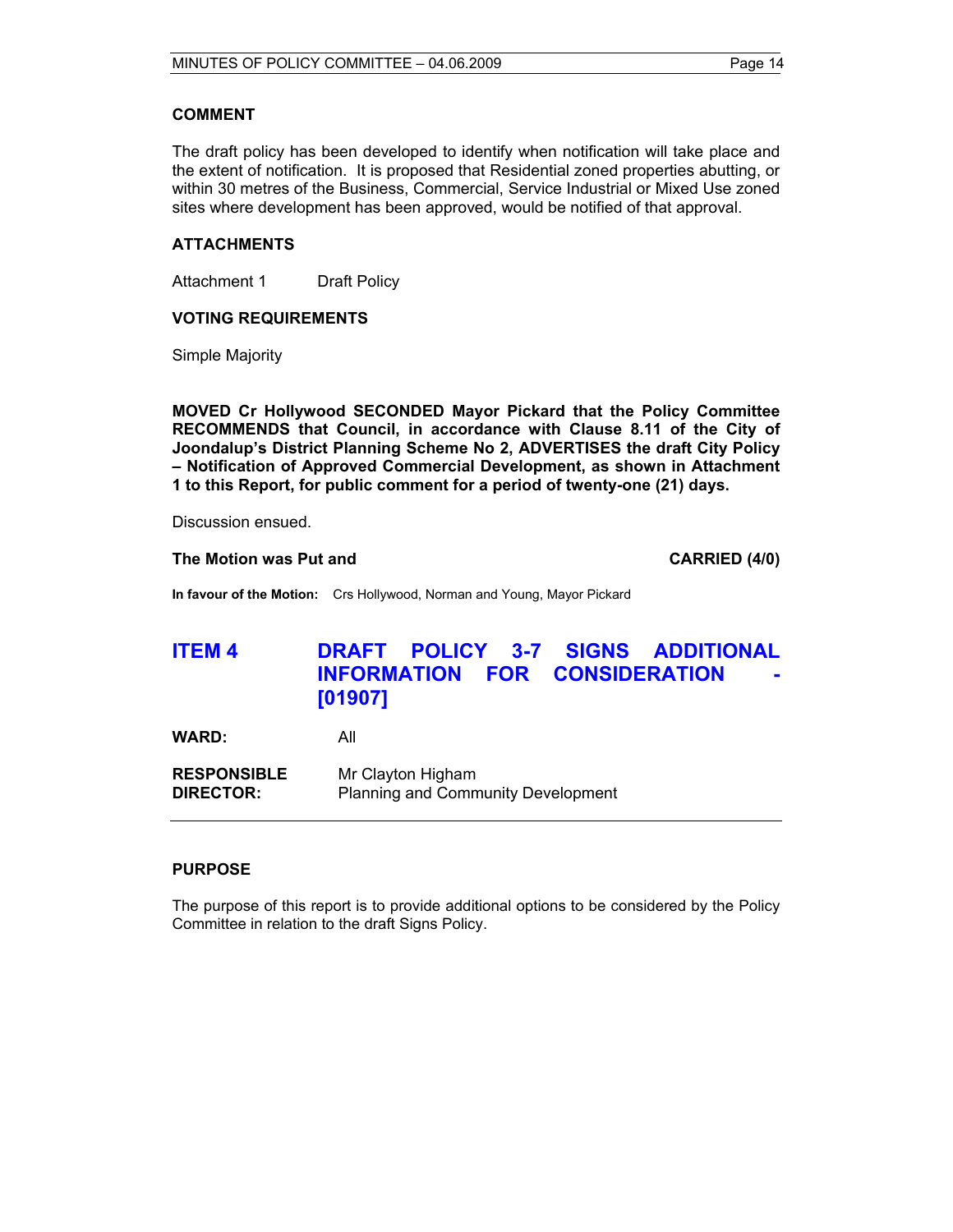#### **EXECUTIVE SUMMARY/ BACKGROUND**

On 23 June 2008, the Policy Committee recommended to Council that the draft Signs Policy be advertised for public comment for a period of 35 days. Council subsequently adopted this recommendation at its meeting held on 15 July 2008. The draft Signs Policy was advertised for public comment for 35 days from 31 July to 4 September 2008.

Submissions were received from the Joondalup Business Association and ING Real Estate (representing Lakeside Shopping City). Some minor changes were made to the draft policy in light of these submissions and a report was presented to the Policy Committee on 15 December 2008 (Attachment 1 refers). Upon consideration of the submissions the Policy Committee moved to refer the policy back for further development. The subsequent Council resolution on 17 February 2009 was:

*"That City Policy 3-7 Signs be REFERRED BACK for further development and a subsequent report presented to the Policy Committee."* 

The format of the draft policy has been reviewed, and two options developed that can outline which sizes are permitted in different zones, or allow for different sizes of signs, depending on their location.

#### **DETAILS**

The Draft Signs Policy currently lists a range of signage types and the parameters for each including maximum size, clearance and in some instances where certain signs are not permitted. The approach to the regulation of signage in the draft policy is relatively consistent throughout the City of Joondalup.

The following options have been developed as an alternative to the 'city wide' approach to signage. Both options share many similarities with the current draft policy, but contain more detail on the size and location of signage permitted.

#### Option 1: Same sign size in all zones – different permissibility

A more specific approach to sign permissibility may be to restrict the permissibly of sign types within the different zones, but for each sign type to remain the same size (across the different zones).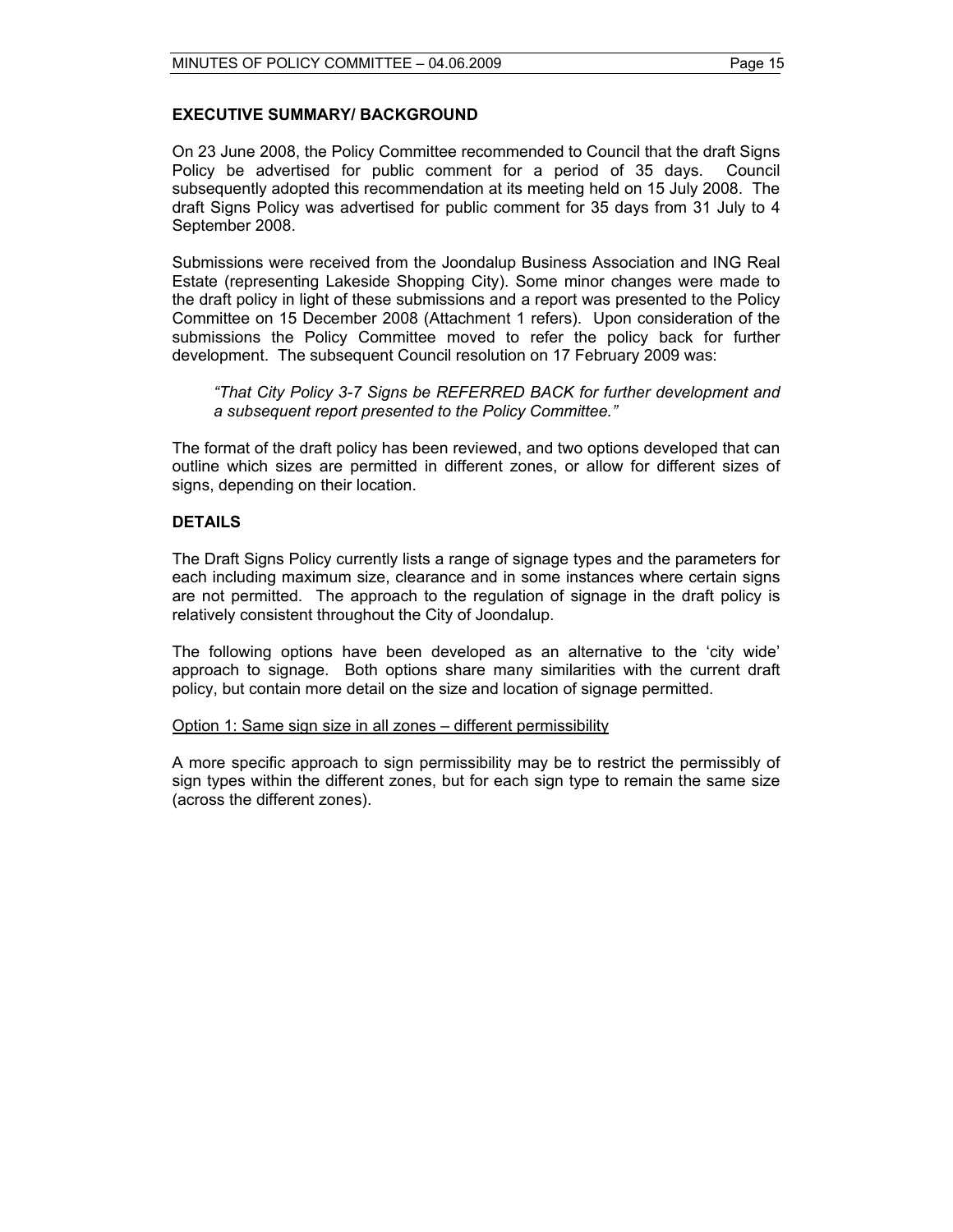An example of how this could work is illustrated in the table below.

|                                                                                                        |      | <b>RESIDENTIAL</b> | COMMERCIAL/<br>BUSINESS/<br>MIXED USE | SERVICE<br>INDUSTRIAL | CENTRAL CORE   |
|--------------------------------------------------------------------------------------------------------|------|--------------------|---------------------------------------|-----------------------|----------------|
| <b>WALL</b><br>Max 25% of the façade<br>Dimension:<br>No Max                                           |      | $\pmb{\times}$     | $\checkmark$                          | $\checkmark$          | $\sqrt{}$      |
| <b>VERANDAH</b><br>Area:<br>Max 0.96m <sup>2</sup><br>Dimension:<br>Max 0.4m height<br>Max 2.4m length |      | $\pmb{\times}$     | ✓                                     | ✓                     | ✓              |
| <b>ROOF</b>                                                                                            |      | $\pmb{\times}$     | $\pmb{\times}$                        | $\pmb{\times}$        | $\pmb{\times}$ |
| <b>WINDOW</b><br>Max 50% of the glazed<br>area<br>Dimension:<br>No Max                                 |      | $\pmb{\times}$     |                                       |                       |                |
| <b>SEMAPHORE</b><br>Area:<br>2.25m <sup>2</sup><br>Dimension:<br>Max 1.5m height<br>Max 1.5m width     | ians | $\pmb{\times}$     |                                       | ✓                     | ✓              |
| <b>PYLON</b><br>Area:<br>6.0 <sup>m²</sup><br>Dimension:<br>Max 6.0m height                            |      | $\pmb{\times}$     | ✓                                     | $\checkmark$          | $\pmb{\times}$ |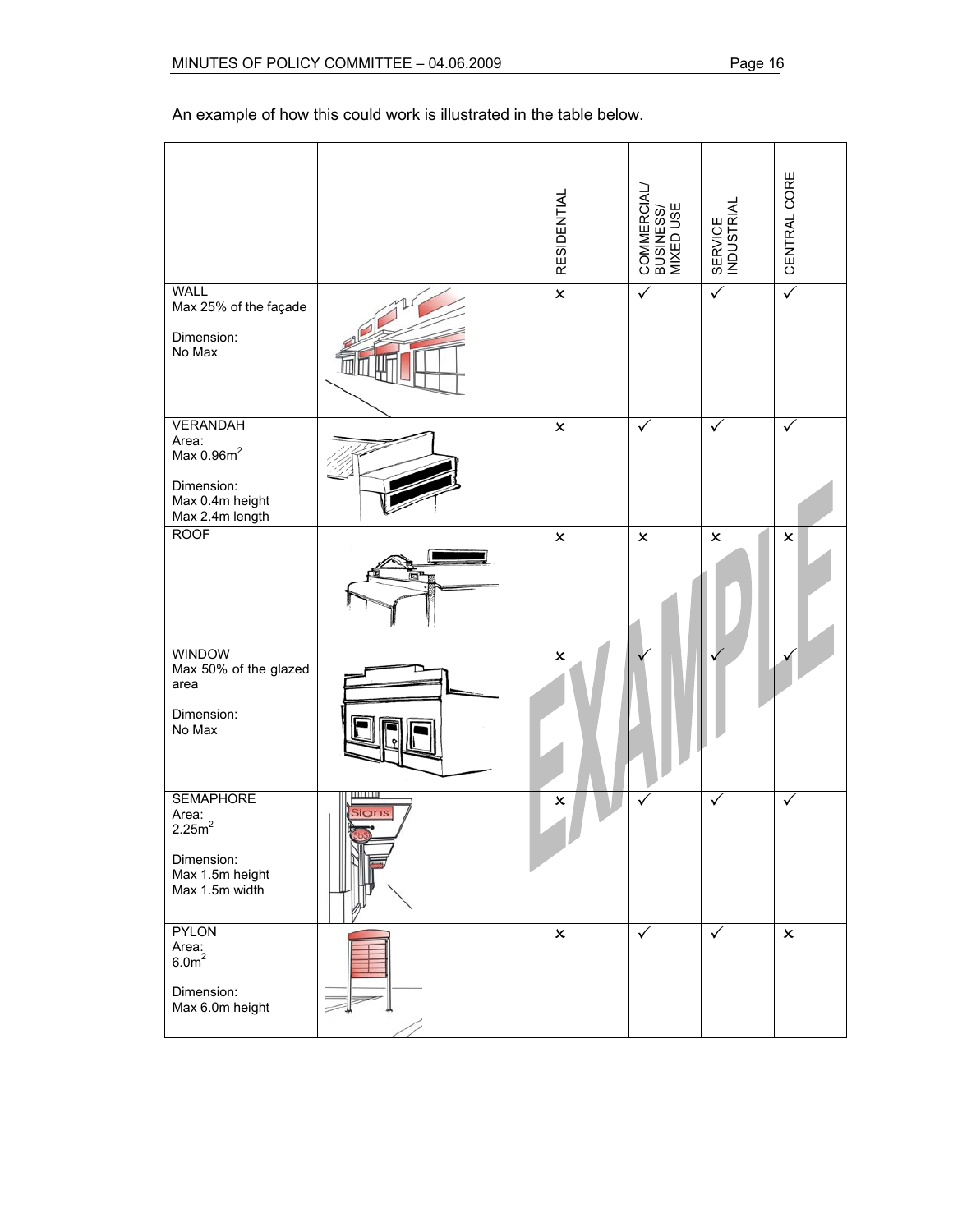## Option 2: Different size of signage in different Zones

Another option is for the size of sign to vary across the different zones in addition to the permissibility of the signage type within the Zone.

This is illustrated in the table below.

|                  |                   | <b>RESIDENTIAL</b>                            | COMMERCIAL/<br>BUSINESS/<br>MIXED USE                                          | SERVICE<br>INDUSTRIAL                                            | CENTRAL<br>CORE                                                                     |
|------------------|-------------------|-----------------------------------------------|--------------------------------------------------------------------------------|------------------------------------------------------------------|-------------------------------------------------------------------------------------|
| <b>WALL</b>      |                   | Area:<br>Max $1.2m^2$<br>Dimension:<br>No Max | Area:<br>Max 25% of the<br>façade<br>Dimension:<br>No Max                      | Area:<br>Max 30% of the<br>façade<br>Dimension:<br>No Max        | Area:<br>Max 25% of the<br>façade<br>Dimension:<br>No Max                           |
| <b>VERANDAH</b>  |                   | $\pmb{\times}$                                | Area:<br>Max $0.96m^2$<br>Dimension:<br>Max 0.4m height<br>Max 2.4m length     | Area:<br>Max $2.0m^2$<br>Dimension:<br>No Max                    | Area:<br>Max 0.96m <sup>2</sup><br>Dimension:<br>Max 0.4m height<br>Max 2.4m length |
| <b>ROOF</b>      |                   | $\pmb{\times}$                                | ×                                                                              | $\boldsymbol{\mathsf{x}}$                                        |                                                                                     |
| <b>WINDOW</b>    |                   | $\boldsymbol{\mathsf{x}}$                     | Max 50% of the<br>glazed area<br>Dimension:<br>No Max                          | Max 50% of the<br>glazed area<br>Dimension:<br>No Max            | Max 25% of the<br>glazed area<br>Dimension:<br>No Max                               |
| <b>SEMAPHORE</b> | .<br><b>Signs</b> | $\pmb{\times}$                                | Area:<br>2.25m <sup>2</sup><br>Dimension:<br>Max 1.5m height<br>Max 1.5m width | Area: $3.0m2$<br>Dimension:<br>Max 2.0m height<br>Max 1.5m width | Area: $2.25m2$<br>Dimension:<br>Max 1.5m height<br>Max 1.5m width                   |
| <b>PYLON</b>     |                   | $\pmb{\times}$                                | Area:<br>6.0 <sup>m²</sup><br>Dimension:<br>Max 6.0m height                    | Area:<br>10m <sup>2</sup><br>Dimension:<br>Max 6.0m height       | $\overline{\mathbf{x}}$                                                             |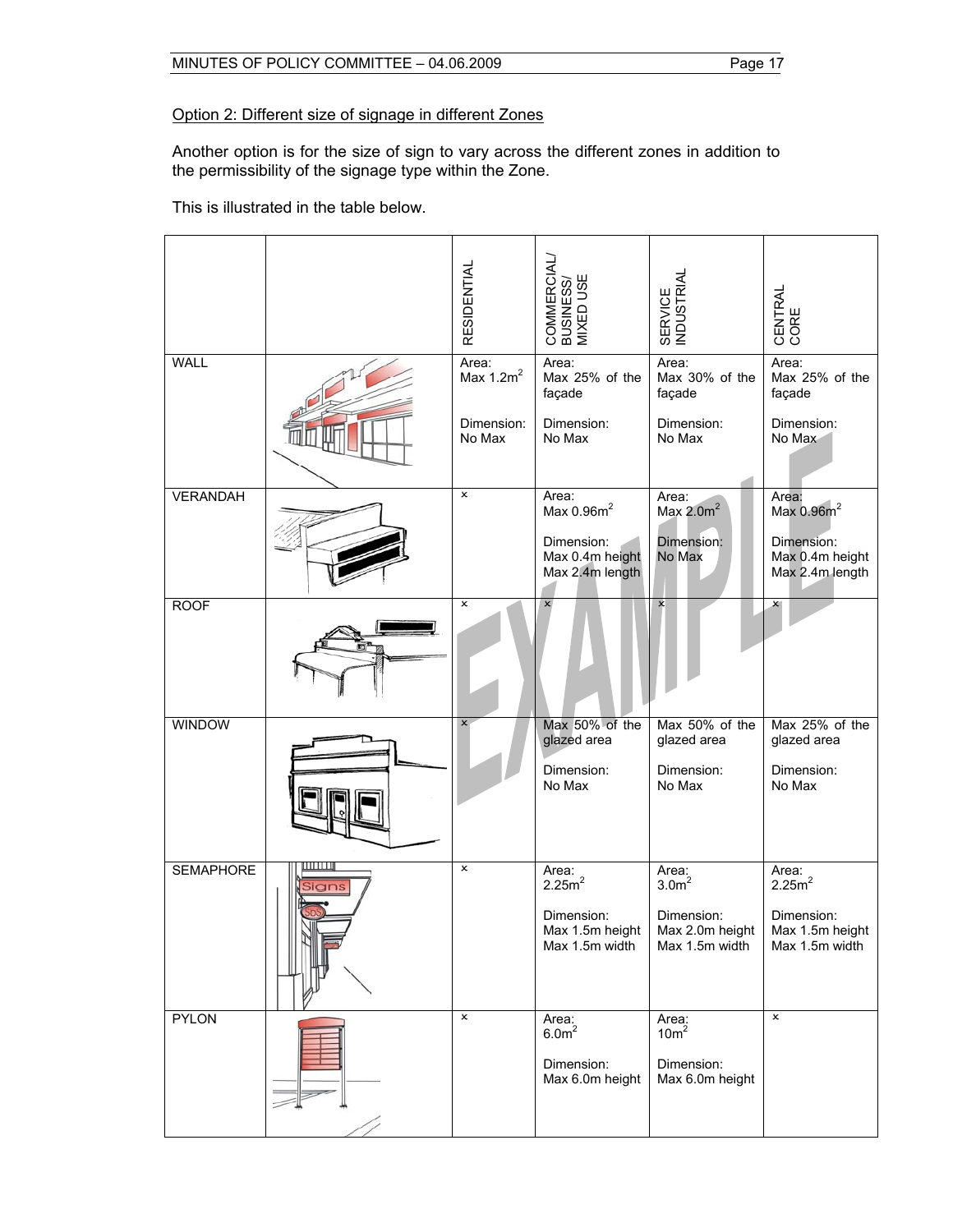| A-FRAME | × | ́ | Area:<br>1m <sup>2</sup>                      | ᆺ |
|---------|---|---|-----------------------------------------------|---|
|         |   |   | Dimension:<br>Max: 1m height<br>Max: 1m width |   |

#### **Link to Strategic Plan:**

The following objective in the City's Strategic Plan 2008-2011 is applicable to this report:

Objective 4.1 To ensure high quality urban development within the City.

#### **Legislation – Statutory Provisions:**

Clause 8.11 of the City of Joondalup's District Planning Scheme No 2 (DPS2) enables Council to prepare, amend and add to local planning policies that relate to any planning and development matter within the Scheme area.

Should Council adopt principles to guide further changes to the draft policy, the proposal is required under clause 8.11 to be again advertised for a period of not less than 21 days. Advertising is undertaken by way of a notice published once a week for two consecutive weeks in a local newspaper, as well as on the City's website, giving notice where the draft policy or amendment may be inspected. Significant stakeholders such as the Joondalup Business Association may also be invited to contribute during the consultation stage.

#### **Risk Management considerations:**

Not Applicable.

#### **Financial/Budget Implications:**

Not Applicable.

#### **Policy Implications:**

This report proposes a new policy.

#### **Regional Significance:**

Not Applicable.

#### **Sustainability Implications:**

Not Applicable.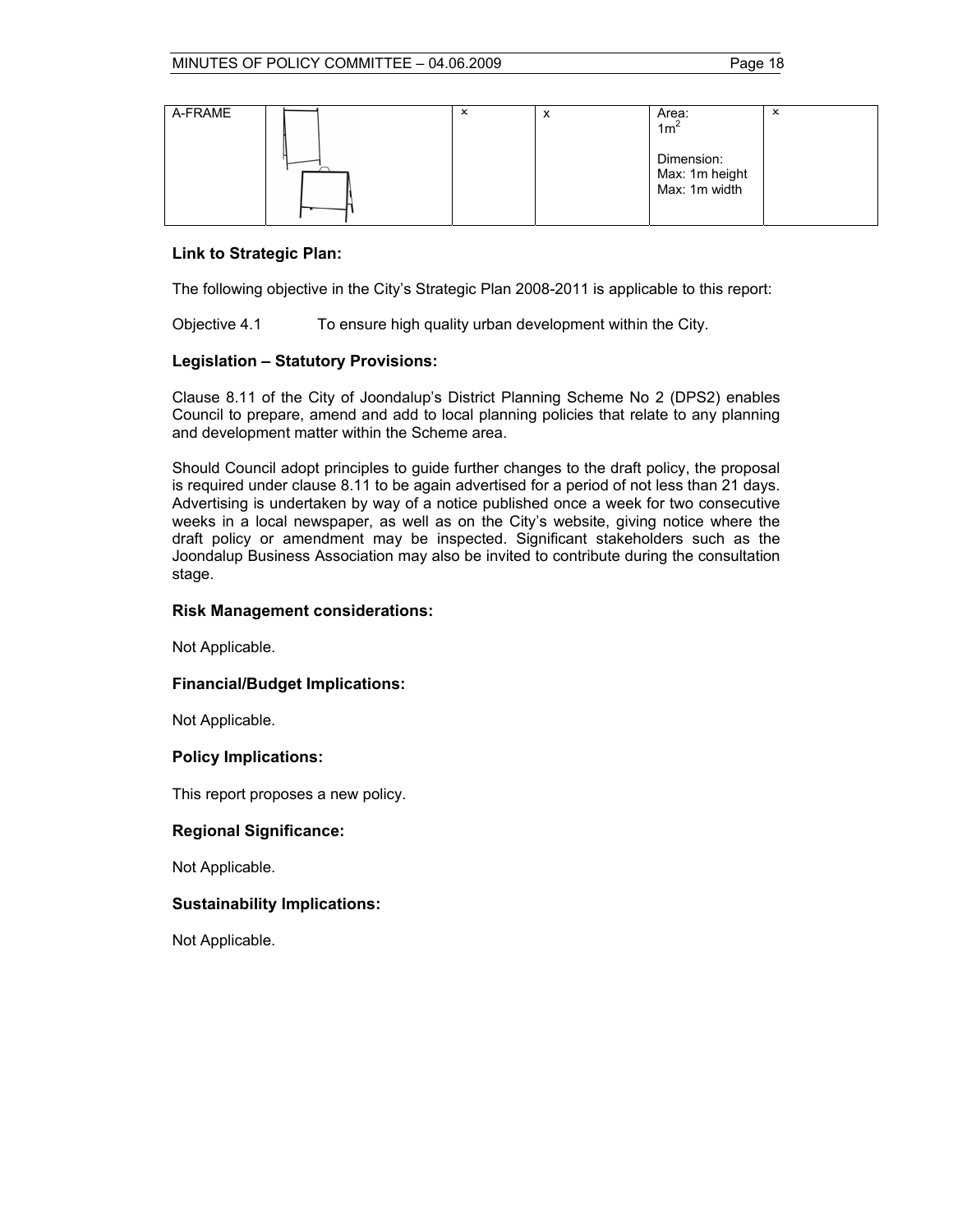#### **Consultation:**

Not Applicable.

#### **COMMENT**

The current draft signage policy prescribes standards based on the type of sign with variations and exclusions specified for certain zones. The above two options present an alternative method for controlling signage within the City. In option 1, the sign size remains the same for each type of sign, but the permissibility is different in the different zones. Option 2 allows both the sign size and permissibility to change within the different zones.

Option 2 therefore provides the greatest flexibility as it allows specific sign sizes to be applied to the different zones. Not all signs are appropriate in all zones, nor is one standard for each sign type necessarily appropriate for all locations.

The current draft policy is a combination of both options as for some of the zones the sign size remains the same where as in other zones the sign size varies. Should Council wish to pursue either of the alternative two options further work will be required to determine the appropriate permissibility and sign size for each zone.

#### **ATTACHMENTS**

Attachment 1 Draft Signs Policy 3-7 (as modified December 2008)

#### **VOTING REQUIREMENTS**

Simple Majority

#### **OFFICER'S RECOMMENDATION**

That the Policy Committee consideration and recommendation.

**MOVED Cr Hollywood SECONDED Mayor Pickard that the Policy Committee:** 

- **1 REQUESTS that draft Council Policy 3-7 Signs be amended in accordance with Option 2, being different size of signage in different Zones, subject to:** 
	- **A-Frame signs only permissible in service industrial zones;**
	- **Signs occupying no more than 25% of the glazed area, and that the sign is to be permeable;**

#### **2 RECOMMENDS that Council, in accordance with Clause 8.11 of the City of Joondalup's District Planning Scheme No 2, ADVERTISES the draft Council Policy 3-7 – Signs for public comment for a period of forty two (42) days.**

Discussion ensued.

#### The Motion was Put and **CARRIED** (4/0)

**In favour of the Motion:** Crs Hollywood, Norman and Young, Mayor Pickard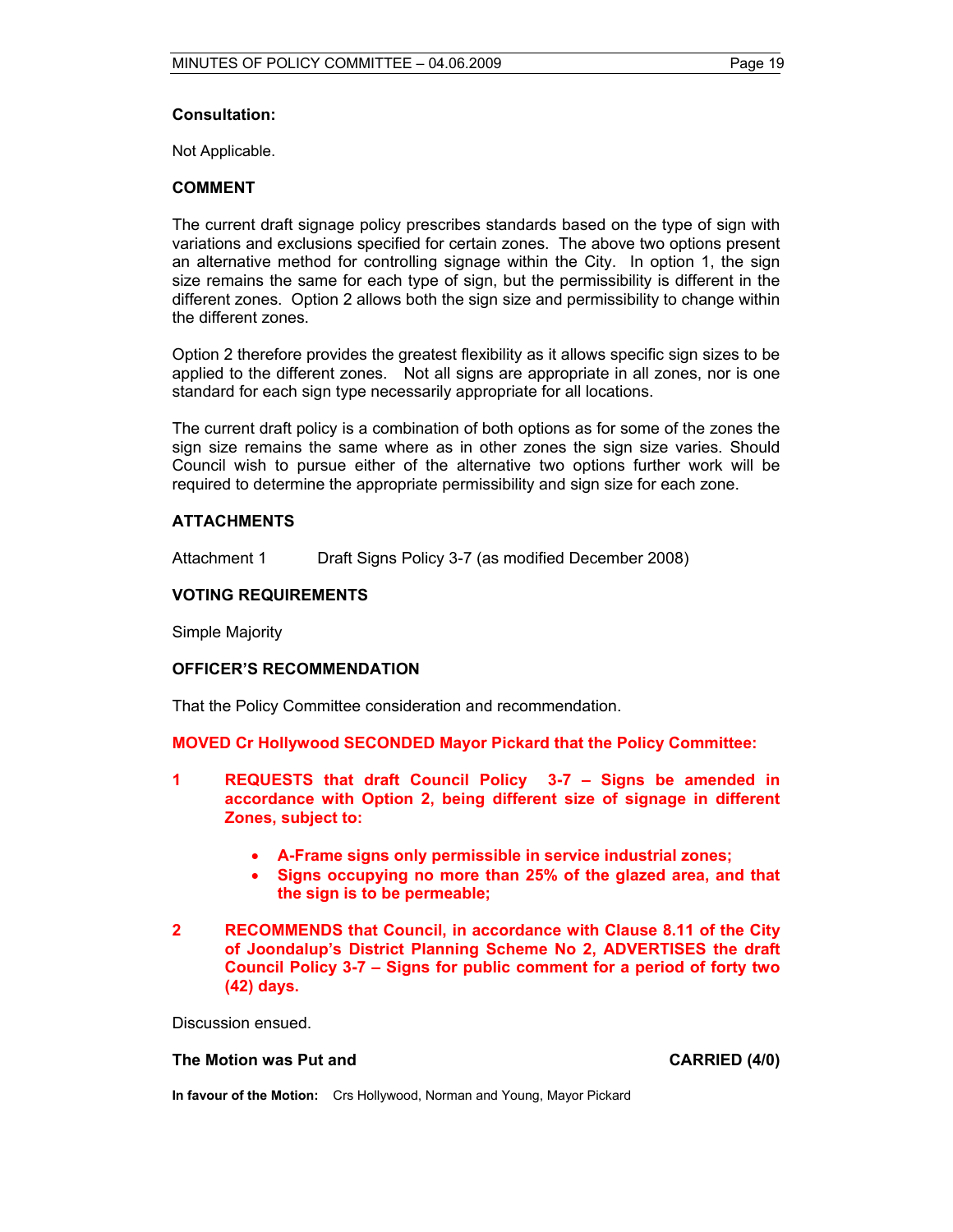# **ITEM 5 ALFRESCO ACTIVITIES POLICY – REVIEW - [03360]**

**WARD:** All

**RESPONSIBLE** Mr Clayton Higham **DIRECTOR:** Planning and Community Development

### **PURPOSE**

For the Policy Committee to consider modifications to Policy 7-5 Alfresco Activities in accordance with the principles adopted by the Committee.

#### **BACKGROUND**

At its 15 December 2008 meeting, the Policy Committee was presented with a range of possible principles which would guide a review of Policy 7-5 Alfresco Activities. The Policy Committee adopted the following:

- *"1 NOTES the following principles to be incorporated into the review of Policy 7- 5 Alfresco Activities:* 
	- *Pedestrian access under any awnings must be maintained.*
	- *'Café blinds' may be affixed to temporary and permanent shade structures*
	- *'Café blinds' must not be affixed to awnings.*
	- *Shade structures must not obstruct pedestrian access, damage street trees or pose a safety risk.*
	- *Permanent shade structures will be considered, where the footpath width exceeds 5 metres.*
	- *Any proposal to erect temporary screens to frame alfresco dining areas must be included with an application for alfresco dining and the appropriateness of these structures will be considered on individual merit.*
	- *Standard size and location for alfresco areas:*

#### General Standard

| Pedestrian Zone: | 2.0 metres minimum width                                                  |
|------------------|---------------------------------------------------------------------------|
| Alfresco Zone:   | 2.5 metres maximum width                                                  |
| Kerbside Zone:   | 0.5 metres minimum (where the kerbside<br>zone adjoins on-street parking) |
|                  | 1.0 metres minimum (where the kerbside                                    |
|                  | zone adjoins a lane of traffic)                                           |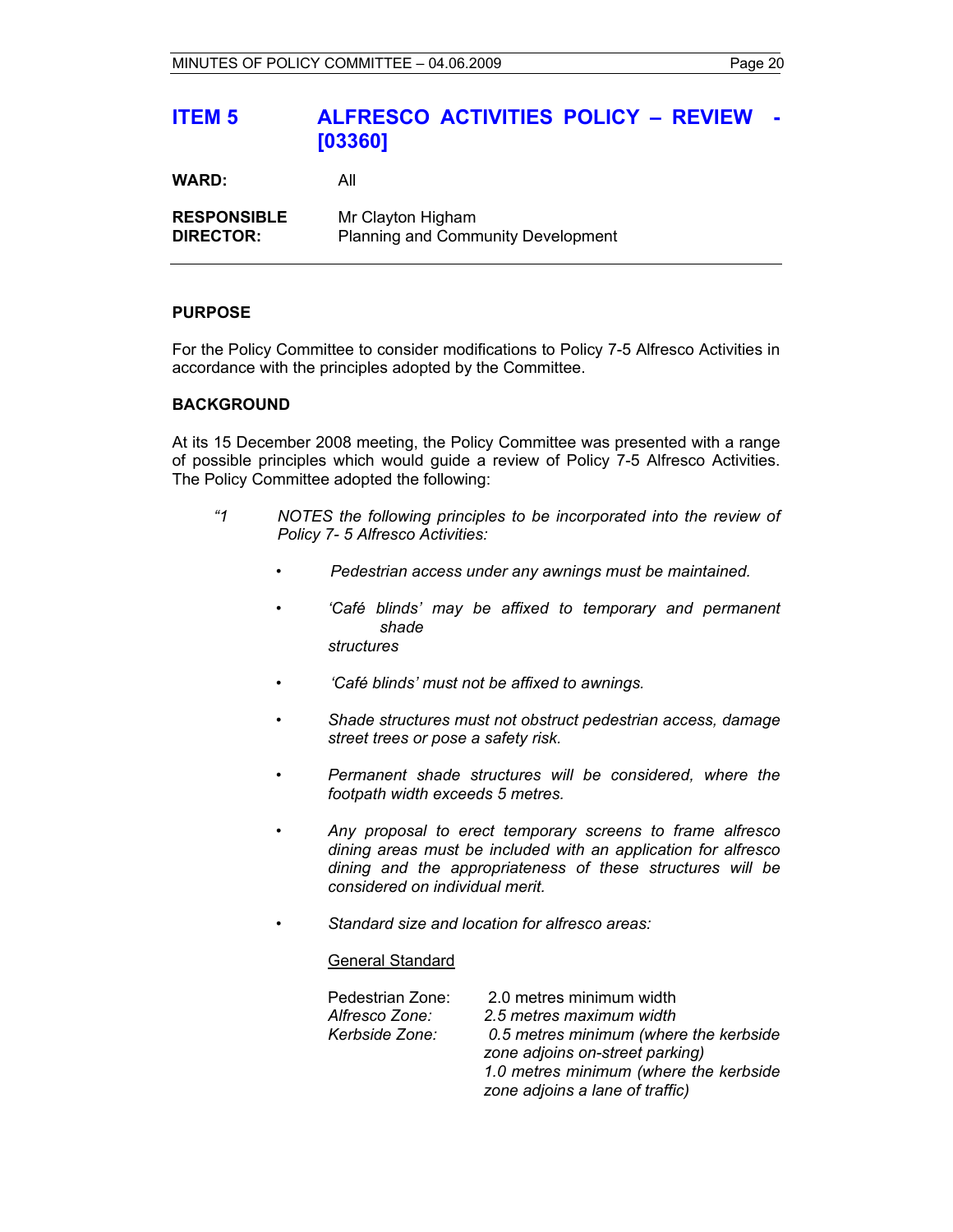#### Central Walk

|   | Alfresco Zone: 2.5 metres maximum width<br>Pedestrian Zone: 5 metres minimum width<br>Kerbside Zone:<br>None                    |
|---|---------------------------------------------------------------------------------------------------------------------------------|
|   | Lakeside Drive                                                                                                                  |
|   | Pedestrian Zone: 2.5 metres minimum width<br>Alfresco Zone: 4.0 metres maximum width<br>Kerbside Zone: 1.0 metres minimum width |
| 2 | REQUESTS that input be sought from affected businesses prior to                                                                 |

*commencing the process to amend Policy 7-5 Alfresco Activities."* 

Council noted the above at its meeting held on 17 February 2009.

#### **DETAILS**

#### Policy restructure

The policy has been restructured to improve ease of reference. The policy guidelines have been grouped into the following elements:

Element 1: Alfresco Location Element 2: Streetscape and Amenity Element 3: Tables and Chairs Element 4: Shelter, Shade, Barriers and Incidental Structures Element 5: Hazard Management Element 6: Management

An appendix has been created which contains supplementary information such as details about how to make an application.

#### Policy changes

In light of the principles adopted at the Policy Committee Meeting held on 15 December 2008, the following proposed amendments and additions have been made to the policy:

- Standards for alfresco locations have been incorporated into Element 1.
- A clause has been incorporated into Element 2 to clarify that alfresco activity should not restrict pedestrian access under awnings.
- Provisions have been incorporated into Element 2 to preserve amenity and safety with regards to tables and chairs including:
	- Plastic chairs and tables will not be permitted.<br>- Chairs and tables must be able to withstand
	- Chairs and tables must be able to withstand windy conditions yet be moveable so to access the area for cleaning purposes.
- Provisions have been incorporated into Element 4 to provide parameters for the use of 'café blinds' including: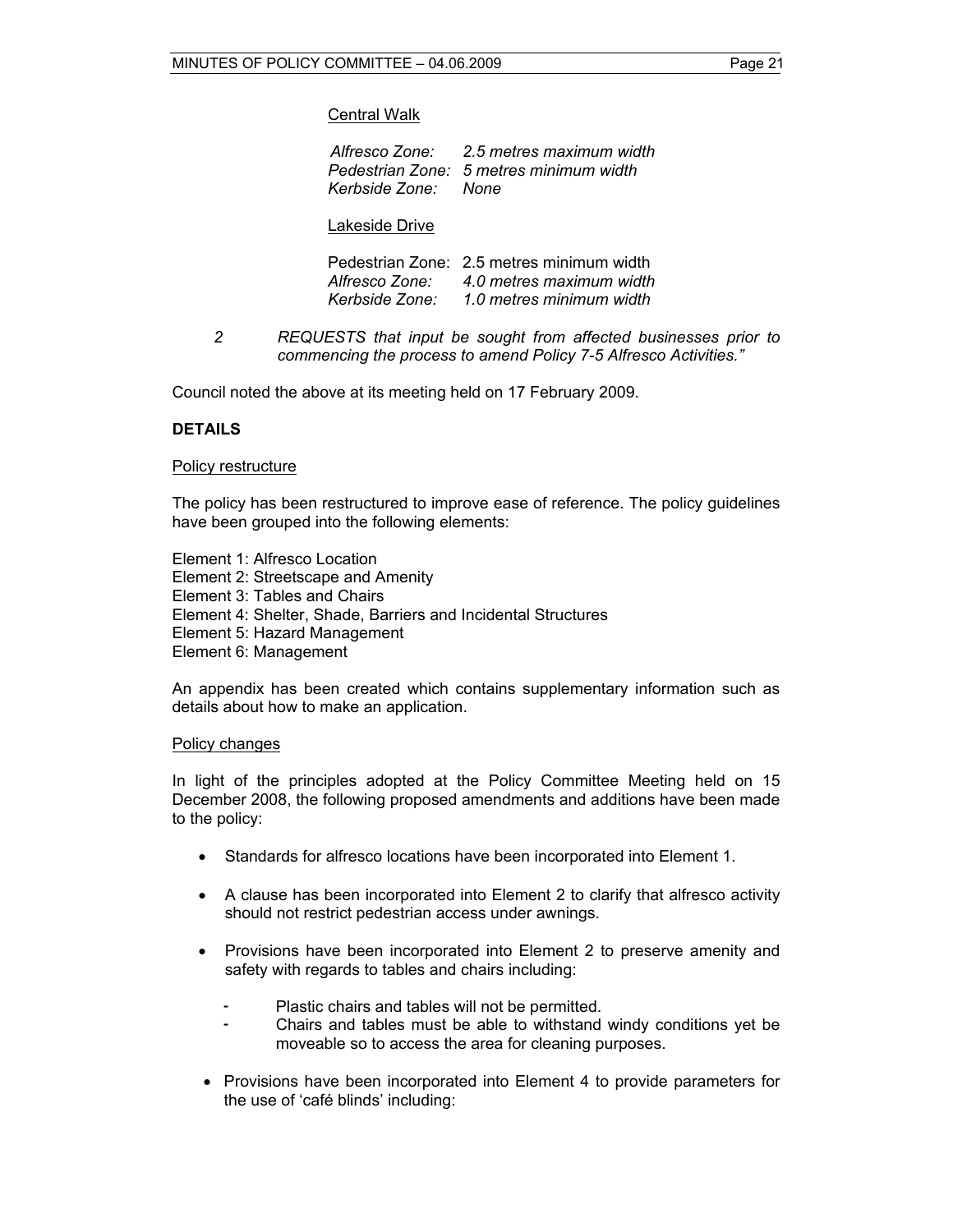- Café blinds must be visually permeable and readily removable. Canvas, and shade cloth type materials will not be permitted.
- Clear plastic rolled down blinds are not to be affixed to awnings.
- Café blinds must be retracted or removed when the alfresco area is not in operation.
- Provisions have been incorporated into Element 4 to provide safety parameters for shade structures.

In addition permanent shade structures should satisfy the following:

- the verge to which the permanent shade structure is located exceeds 5 metres in width.
- the shade structure does not exceed 3.0 metres in height above pavement level.
- the shade structure is to be constructed of similar materials and be sympathetic to the building to which it adjoins.
- Provisions have been incorporated into Element 4 to provide parameters for barriers such as screens, planter boxes or fence structures including:
	- Solid breeze barriers used to define the boundary of an alfresco area should not be greater than 1.2 metre in height.
	- Barriers are removed from a public place at the close of business each day;
	- Barriers must not hinder use of a public place after trading hours;
	- Alfresco activities and associated structures (shade structures, seating, planter boxes, screens, fencing etc) must not damage street trees, street furniture or pose a safety risk.
- Information has been incorporated as Element 6 to clarify responsibilities of alfresco dining operators.
- The following clause has been deleted from the policy and replaced with supplementary information in the policy appendix.

*"In instances where permanent structures are proposed, the proposal must be referred to the Department for Planning and Infrastructure and/or the Minister for Local Government for approval."* 

#### **Issues and options considered:**

In regard to the draft policy, Council can:

- Advertise draft Policy 7-24 for public comment;
- Not support the advertising of Policy 7-24 for public comment.
- Advertise draft Policy 7-24, with modifications, for public comment.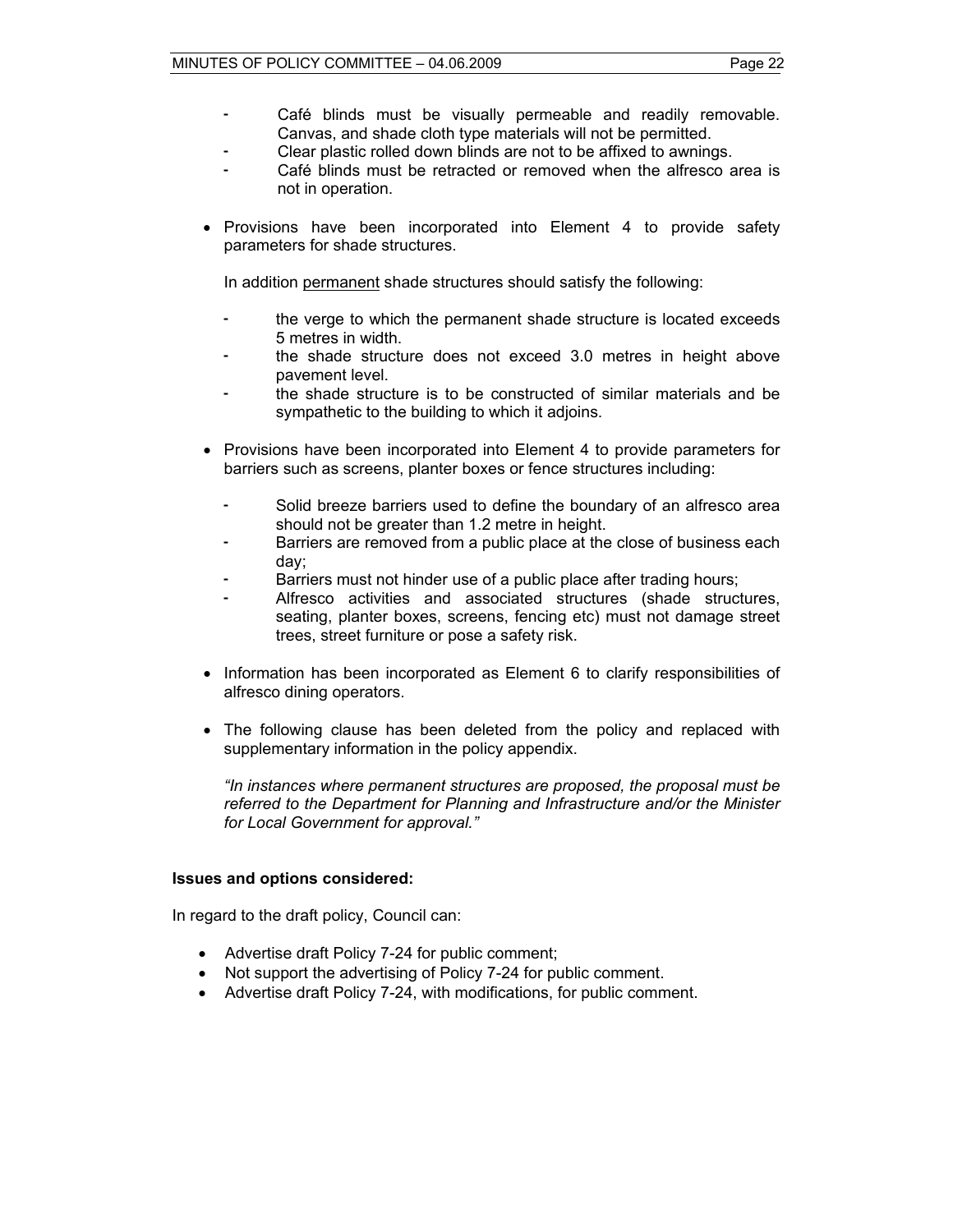#### **Link to Strategic Plan:**

Objective 3.1 To encourage the development of the Joondalup CBD.

Objective 4.1 To ensure high quality urban design within the City.

#### **Legislation – Statutory Provisions:**

Not Applicable.

#### **Risk Management considerations:**

Not Applicable.

#### **Financial/Budget Implications:**

Council may wish to consider introducing fees and charges for the operation of alfresco activities.

#### **Policy Implications:**

Modifications to the existing policy may be required as a result of Council's consideration.

#### **Regional Significance:**

Not Applicable.

#### **Sustainability Implications:**

Not Applicable.

#### **Consultation:**

#### Initial consultation with alfresco area operators

Letters were sent to the 13 business owners that have current alfresco dining areas, inviting them to meet with a City officer to provide input into the review of the Alfresco Policy. Two business owners contacted the City in this regard; one was in support of the proposed changes and the other raised concerns with regard to the standard alfresco area location.

The business owner in support of the changes to the policy currently operates within the parameters of the proposed policy changes and as such the review would have little impact on this business.

The business owner that raised concerns would be affected by the potential policy changes as the existing alfresco activities would need to be relocated from under the existing awning. The following concerns were raised with regards to this configuration:

- The alfresco area may cause obstruction to drivers parking and exiting their cars.
- Close proximity to on street parking and car fumes would not be conducive to alfresco dining.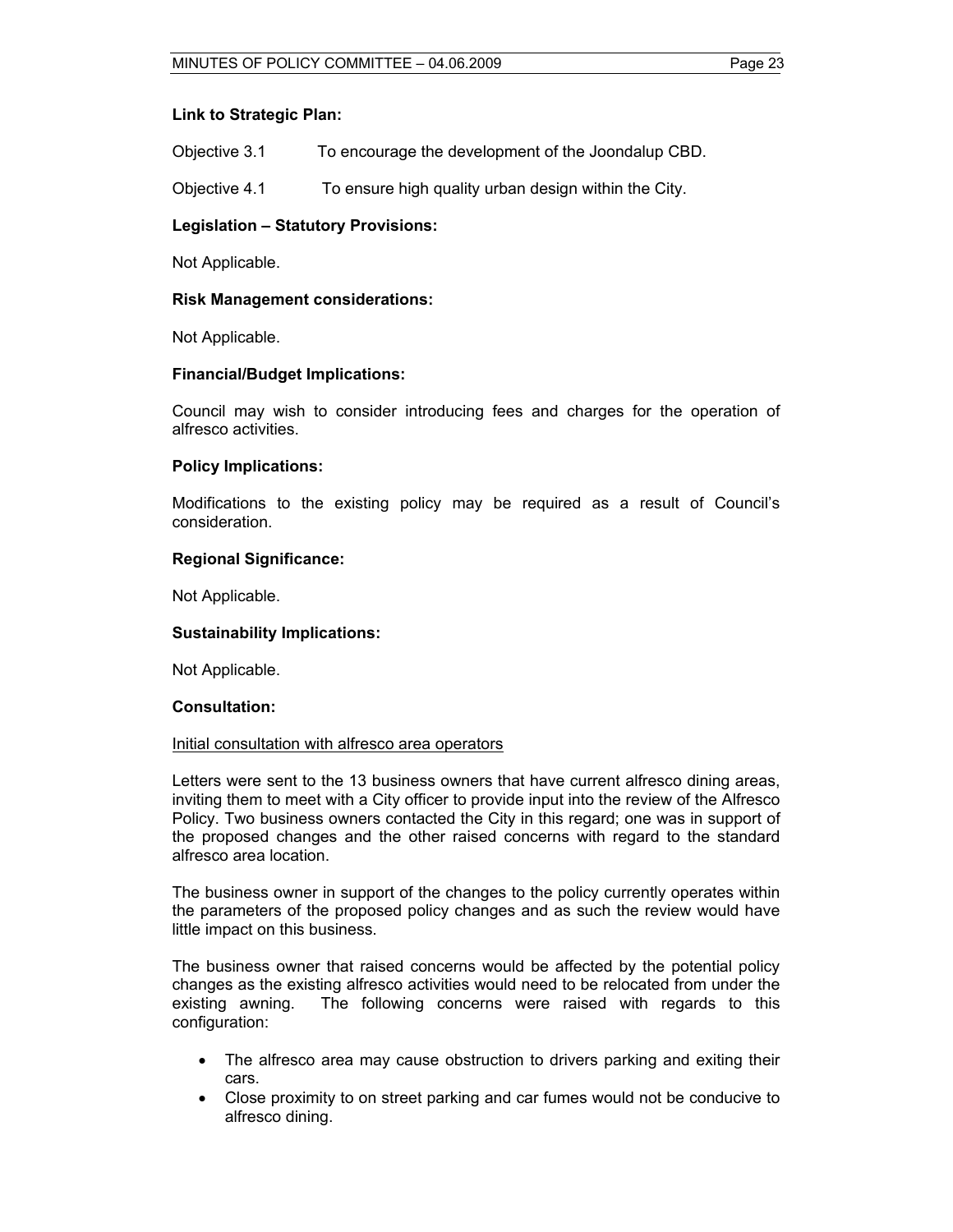- The need to carry foods and hot liquids across a walkway would increase the risk of collisions, accidents and spillages.
- The public have the ability to walk under awnings between the alfresco tables during rain and sun.

#### Statutory Consultation

If it the proposed amendments to the policy are considered suitable, the draft amended policy is required to be advertised for a period of not less than 21 days. Advertising is undertaken by way of a notice published once a week for two consecutive weeks in a local newspaper, as well as on the City's website, giving notice where the draft policy or amendment may be inspected. Alfresco operators would also be contacted in writing.

#### **COMMENT**

#### Input from alfresco area operators

Concerns were raised from one operator in regard the appropriateness of alfresco activities abutting the kerb rather than the building. These concerns have been given consideration, however the general alfresco location provisions are considered to be best served in this location for the following reasons:

- The alfresco area zone will be separated from the road by a 0.5m kerbside (buffer zone) where it adjoins on-street parking, and 1.0m where it adjoins a lane of traffic. This buffer zone is considered adequate to accommodate access to and from vehicles. This is a similar practice to that imposed at within the Town of Vincent and the City of Subiaco.
- The cappuccino strip in Fremantle has a similar format to that proposed, where by awnings primarily accommodate pedestrians and alfresco activities abut the road. Alfresco dining is serviced and accommodated very successfully in this location.
- The occupation of awnings by alfresco activities can give the impression that the verge is a private space, and the area may become less inviting to pedestrians in times of inclement weather. Furthermore the use of breeze barriers to frame alfresco areas can create a physical barrier that prevents direct pedestrian access to awnings and pedestrian shelter.

#### Introduction of fees

Currently the City of Joondalup does not charge a specific fee for the use/rent of the footpath area used for alfresco dining. At present the operation of an alfresco dining area within a road reserve requires a Planning Application fee of \$127 valid for 3 years in addition to an annual Outdoor Dining Licence of \$230 issued under the Trading in Public Places Local Law. The Outdoor Dining Licence is to ensure the appropriate management of the alfresco area, including food hygiene and safety considerations. Furthermore, the applicant is required to obtain public liability insurance cover of up to 10 million dollars for the alfresco area.

Other local authorities charge alfresco operators for the privilege of using the footpath area. This fee may be per chair, table, or both, per square metre, or based on the Gross Rental Value (GRV).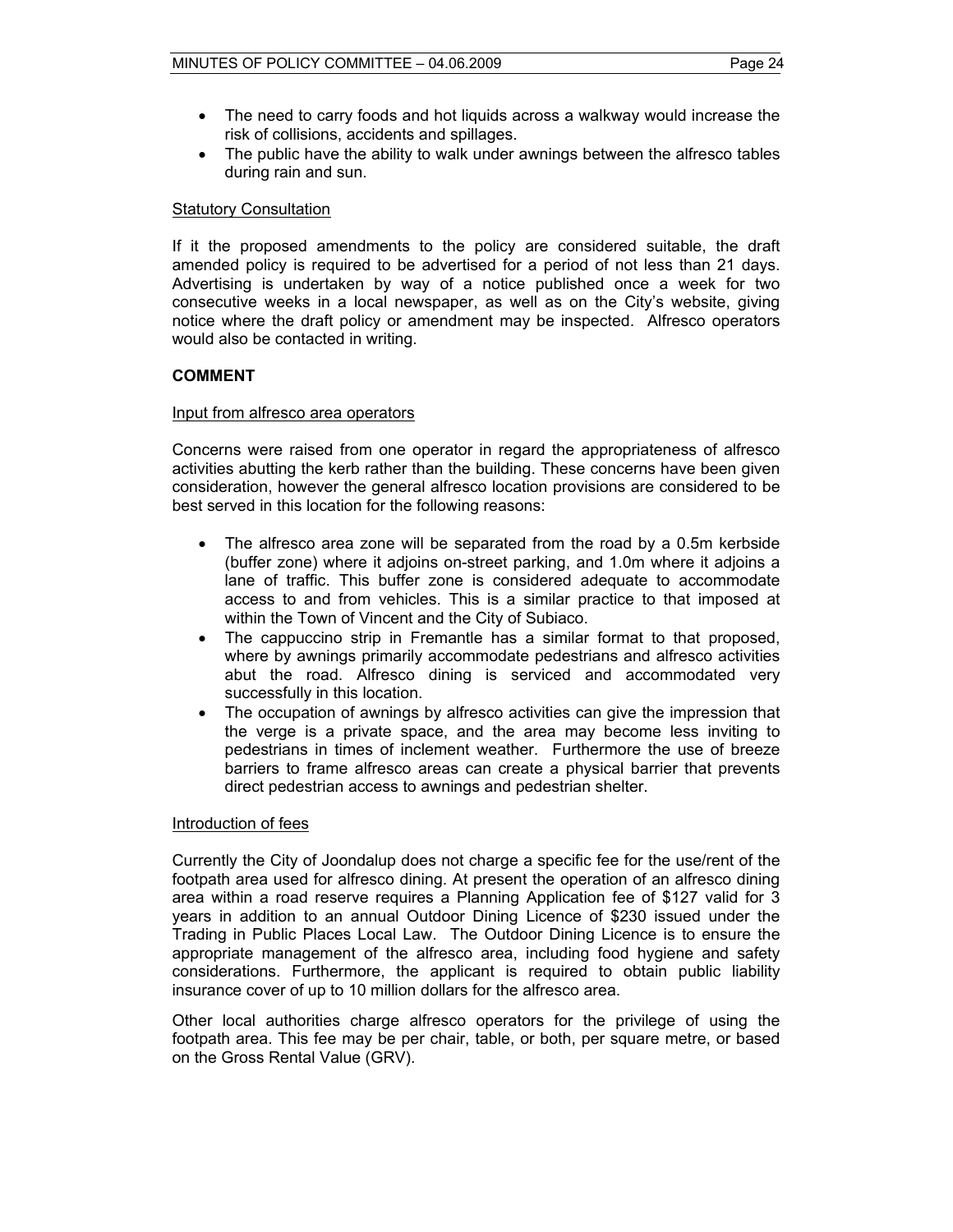Examples are:

- City of Perth, Melville Fee per square metre from \$61m<sup>2</sup>/pa to 127 m<sup>2</sup>/pa.
- City of Stirling Fee based on GRV
- City of Subiaco Fee of \$132 per chair.

Applying the above rates to established alfresco areas in the City Centre is outlined for 4 examples below:

| <b>Name</b>           | Area<br>(sqm) | \$61m<br>per<br>sam<br>p/a | \$127<br>per<br>sqm p/a | No.<br>οf<br>chairs | \$132<br>per<br>chair p/a | <b>GRV (\$)</b> | 50%<br>GRV<br>оf<br>when<br>expressed as<br>sqm p/a |
|-----------------------|---------------|----------------------------|-------------------------|---------------------|---------------------------|-----------------|-----------------------------------------------------|
| Kulcha Cafe           | 36.5          | \$2226                     | \$4635                  | 71                  | \$9372                    | 47748           | \$4515                                              |
| Sugar<br>and<br>Spice | 45            | \$2745                     | \$5715                  | 40                  | \$5280                    | 32002           | \$3850                                              |
| T <sub>5</sub>        | 11.25         | \$686                      | \$1428                  | 10                  | \$1320                    | 28665           | \$1506                                              |
| La Vita               | 108           | \$6588                     | \$13716                 | 120                 | \$15840                   | 43660           | \$13359                                             |

Whilst it may be reasonable to charge a fee for the use of public land under the control or management of the City, particularly when there is commercial gain for an operator, it may discourage further alfresco dining activities in the future. Careful consideration would need to be given as significant fees, coupled with limited use of alfresco areas in cooler months and inclement weather.

Currently the Joondalup City Centre has 13 current alfresco dining licences. Alfresco activities are a desirable activity as they generate street activity and vibrancy. A loss of outdoor dining opportunities may have a detrimental effect on the amenity of the CBD.

It is recommended that the Policy Appendix note the following:

*Fees and charges relating to placement of tables and chairs on public land will be set by the Council each year.* 

This would allow the matter to be revisited, and fees introduced as part of the City's Schedule of Fees and Charges.

#### Implementation of amended policy

In the event that the modified policy is approved, it is considered appropriate that the provisions of the new policy will be applied to existing alfresco operators on the expiration of their current planning approval and outdoor dining licence, or within 12 months of the adoption of the policy, whichever is longer. This would ensure affected owners would be given at least 12 months to modify their current alfresco arrangements, if required. It is noted that the proposed amendments to the policy may result in additional costs for some operators who may currently be using awnings for weather protection, and to maintain that protection, would need to purchase umbrellas or similar.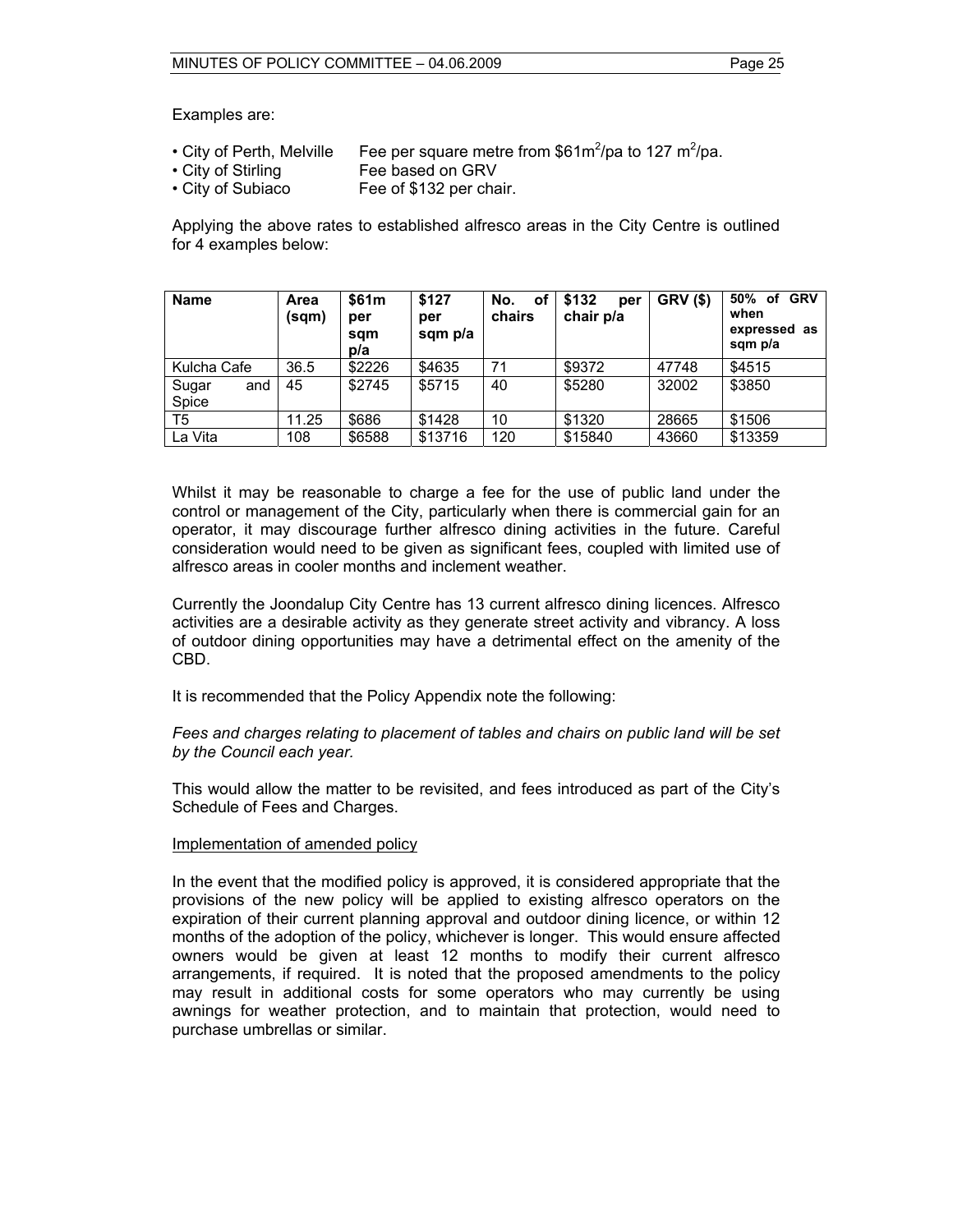### **ATTACHMENTS**

Attachment 1 Draft Modified Alfresco Activities Policy

### **VOTING REQUIREMENTS**

Simple Majority

**MOVED Mayor Pickard SECONDED Cr Norman that the Policy Committee RECOMMENDS that Council:** 

- **1 In accordance with Clause 8.11 of the City of Joondalup's District Planning Scheme No 2, ADVERTISES the draft City Policy 7-5 – Alfresco Activities, as shown in Attachment 1 to this Report, for public comment for a period of thirty (30) days;**
- **2 NOTES that, if adopted, the new alfresco activities policy would be applied to existing alfresco activities upon renewal of planning approval, or within 12 months of the adoption of the new policy, whichever is the longer period.**

Discussion ensued.

*Cr Fishwick left the Room at 1922 hrs.* 

**AMENDMENT MOVED Mayor Pickard SECONDED Cr Norman that the Motion be amended as follows:** 

**1 inclusion of the following words at the end of Point 1:** 

 *"… subject to the following amendments being made:* 

- *The policy requiring that barriers are to be permanent planter boxes or other structures deemed appropriate by the City;*
- *Planter boxes are to be installed by the City and remain a City asset, but managed by the trader in accordance with an approved management plan;*
- *The standard planning approval conditions including a clause that requires all structures associated with the alfresco activities be maintained in good condition, to the satisfaction of the City;*
- *The policy reflecting that fees for alfresco dining areas will be charged on a per square metre basis;*
- *Fees are recommended to be a notional figure of \$60 per square metre and be applicable from 1 July 2010 for new applications, or within 24 months of the adoption of the fee structure for existing alfresco activities.*
- **2 the words** *"12 months"* **in Point 2 be amended to read** *"24 months".*

**The Amendment was Put and CARRIED (4/0) CARRIED (4/0)** 

**In favour of the Amendment:** Crs Hollywood, Norman and Young, Mayor Pickard